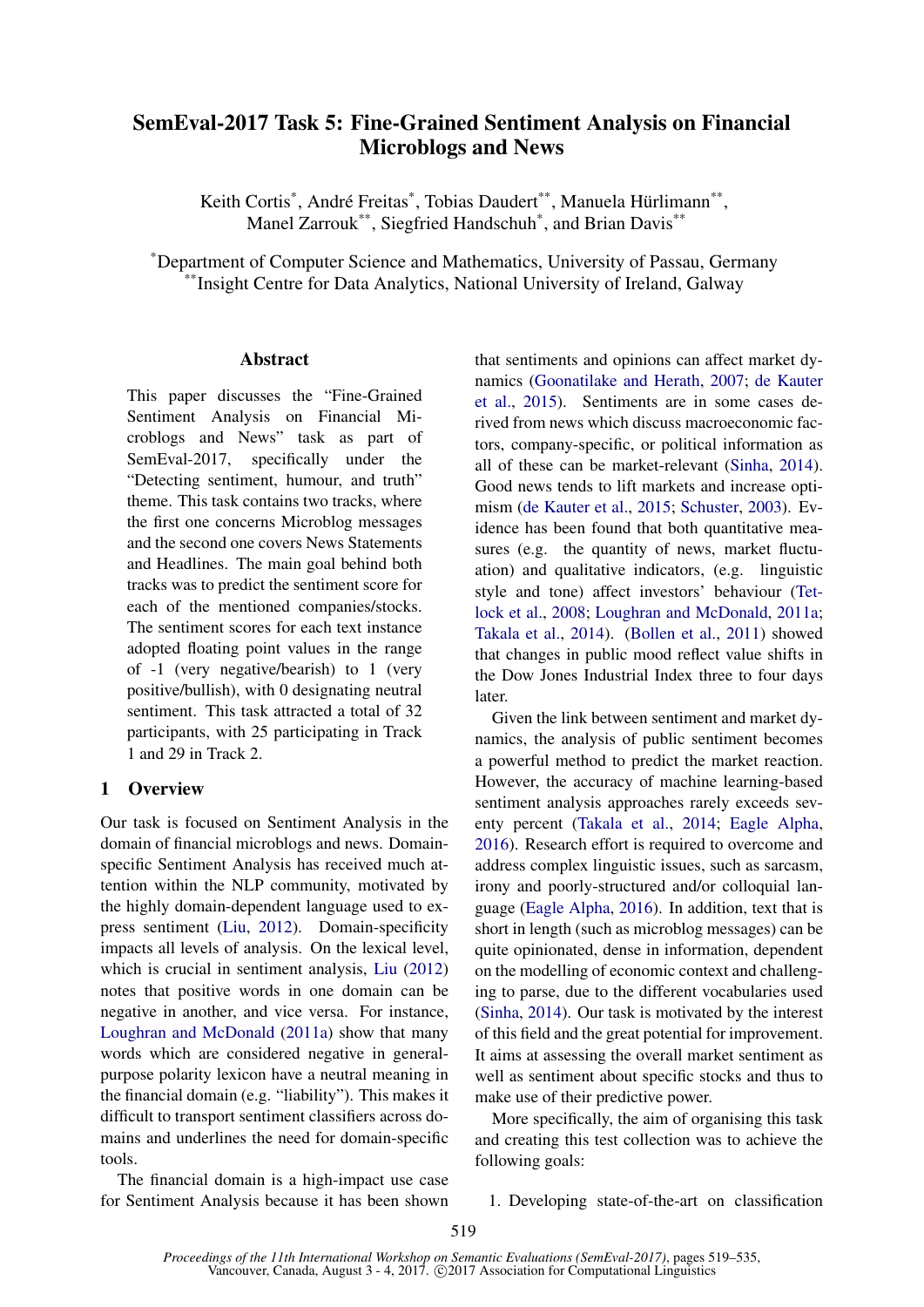methods for sentiment analysis in the domain of financial short texts.

- 2. Incentivising the creation of new lexical resources for the financial domain.
- 3. Understanding how state-of-the-art sentiment analysis performs on a domain-specific / highly technical corpus.
- 4. Improving the understanding of linguistic phenomena and the creation of semantic models for the financial domain.

The domain of finance has unique linguistic and semantic features, whose interpretation depends on the formulation of semantic models which reflect the economic and mathematical tools used by the experts to assess financial information. Moreover, the accurate interpretation of financial text requires the orchestration of large volumes of common sense and domain-specific financial/economic knowledge. Additionally, as much of the financial discourse is mediated by terms which demand precise definitions, many times associated with the quantification of economic phenomena, the semantic interpretation processes in the financial domain require fine-grained semantic interpretation approaches.

From a linguistic standpoint, topics of interest in this task include (but are not limited to):

- Low-level linguistic analysis tools for the financial domain (e.g. tokenization, part-ofspeech tagging, parsing)
- Sentiment classification on financial texts:
- Understanding of linguistic phenomena associated with financial tweets;
- New semantic models for finance:
- Construction and application of distributional semantic models on finance;
- Sentiment compositionality;
- Machine learning approaches for sentiment classification;
- Lexical resources for the financial domain:

# 2 Data

# 2.1 Tracks

The test collection consists of two tracks:

- 1. Microblog Messages derived from two sources:
	- (a) *StockTwits Messages*: Consists of microblog messages focusing on stock market events and assessments from investors and traders, exchanged via the Stock-Twits microblogging platform<sup>1</sup>. Typical stocktwits consist of references to company stock symbols (so-called cashtags - a stock symbol preceded by "\$", e.g. "\$AAPL" for the company Apple Inc.), a short supporting text or references to a link or pictures (typically containing charts showing stock values analysis).
	- (b) *Twitter Messages*: Some stock market discussion also takes place on the Twitter platform<sup>2</sup> . In order to extend and diversify our data sources, we extract Twitter posts containing company stock symbols (cashtags).
- 2. News Statements & Headlines Sentences have been taken from news headlines as well as news text. The textual content was crawled from different sources on the Internet, such as Yahoo Finance<sup>3</sup>. The Enterprise identification for this track was based on company names and abbreviations, as cashtags are not typically used in news statements and headlines.

# 2.2 Corpus Creation

The corpus of statements was created by conducting random sampling and an initial filtering process over a pool of StockTwits messages, tweets and RSS News feeds.

While the random sampling ensured an unbiased set of statements, the filtering mechanism aimed at removing messages from the set microblog messages which are spam. The filtering mechanism was based on a manual curation of the set of microblog users which are classified as spammers. The goal of data sampling is to come up with a most representative and manageable amount of data for manual annotation. The first step in our case is to ap-

<sup>1</sup>http://stocktwits.com/

<sup>2</sup>https://twitter.com

<sup>3</sup>http://finance.yahoo.com/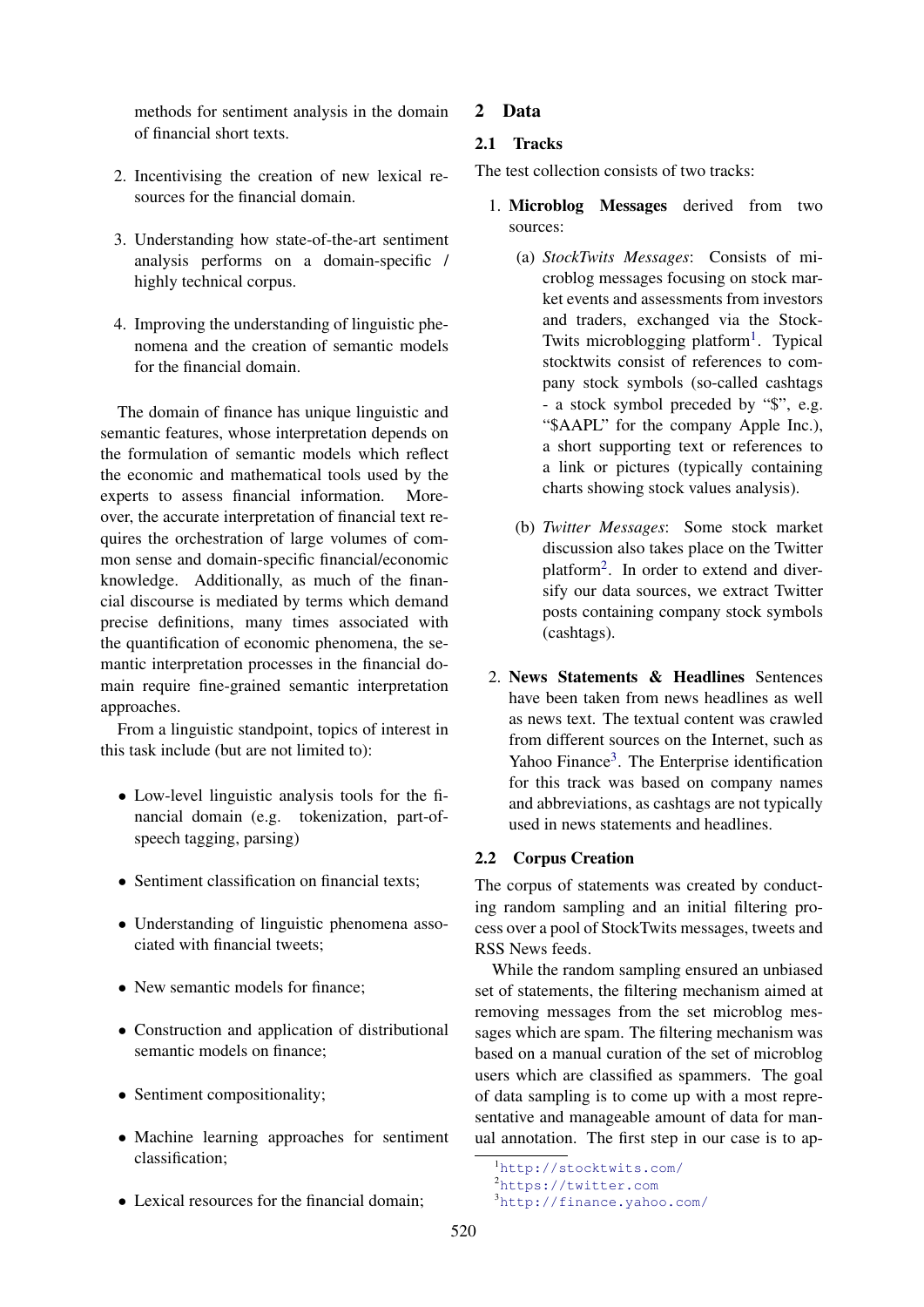ply a stratified random sampling by objects  $\delta$  per the smallest time unit level  $\theta$  we determine (in our case it is stock's messages per day) to ensure that all different objects are adequately represented in the sample with respect to their distribution in the population. Then, the random samples of a timeunit level  $\theta_i$  are pooled into a time-unit level  $\theta_{i+1}$ and randomly sampled.

The purpose of re-sampling at different time-unit levels is to make the resulted random sample more random, more balanced and more representative of the entire time-span of our data. A general negative sentiment in a certain sub-sample will be counterbalanced by the other sub-samples.

StockTwits data have been provided by Stock-Twits in a batch export and refer to the period from October 2011 to June 2015. The original pool before sampling contains 27 million StockTwits, from which 1847 messages were sampled. Twitter data was collected between March 11th and 18th 2016 using the official Streaming APIs. Sampling was also applied to this data and resulted in a sample of 1591 messages.

The News Statements and Headlines have been collected from a pool of 20.000 RSS feeds in the period between August and November 2015 (e.g. AP News, Reuters, Handelsblatt, Bloomberg and Forbes). A final set of about 1780 News Statements and Headlines has been produced.

#### 2.3 Annotation

To create the Gold Standard, the final sample has been annotated by 3 independent financial expert annotators using a Web platform developed for that purpose and according to the annotations guidelines we defined. A fourth domain expert consolidated the ratings to create the final data set. The total time the experts spend on annotating and consolidating the data set is 120 hours (30 hours per expert). The costs of annotation and consolidation have been covered by ICT-15-2014 Grant: 645425 (SSIX project).

Each statement (instance) is annotated with the following information:

- Cashtag (subtask1) / Company (subtask2): A stock company symbol (for microblogs) or reference to a company (for news/headlines) to which a sentiment score is assigned.
- Sentiment Score: A sentiment between 1 (very negative/bearish) and 1 (very positive/bullish), with 0 representing neutral/no

sentiment is assigned to each cashtag or company. The sentiment is assigned from the point of view of an investor and the sentiment annotation is carried out by domain experts. Textual data containing information implying a positive prospective trend for a company or stock, the markets, or the economy, in general, constitutes a positive sentiment, whereas information revealing negative trends constitutes a negative sentiment since it may impact companies, markets or the economy negatively.

- Span (subtask 1): extract of a text string in which sentiment is expressed.
- Message (subtask 1) / Title (subtask2): Text string in which sentiment is expressed.
- Source (subtask 1): Either "twitter" or "stocktwits" dependent on the origin of the text message.

Examples of annotated microblog messages and news headlines are provided in Section 2.6 below.

The quality of the annotations was assessed following a similar methodology as proposed in Takala et al. (2014), where inter-annotator agreements measures for continuous data is calculated for the sentiment classifications. Spearman's Rank Correlation on sentiment scores was calculated for each pair of annotators, then averaged across annotator pairs. This yielded the following results: 0.54 for news headlines (three annotators, three pairs) and 0.69 for microblogs (four annotators, six pairs).

## 2.4 Gold Standard

After annotating and consolidating the data, the gold standard for subtask 1 consists of 2510 Twitter and StockTwit messages. The gold standard for subtask 2 contains 1647 Headlines and News Statements.

#### 2.5 Task Formulation

Participating systems needed to fulfil the following task: given a text instance (microblog message in Track 1, news statement or headline in Track 2; cp. Section 2.1), predicting the sentiment score for each of the companies/stocks mentioned. Sentiment values needed to be floating point values within the range of -1 (very negative/bearish) to 1 (very positive/bullish), with 0 designating neutral sentiment.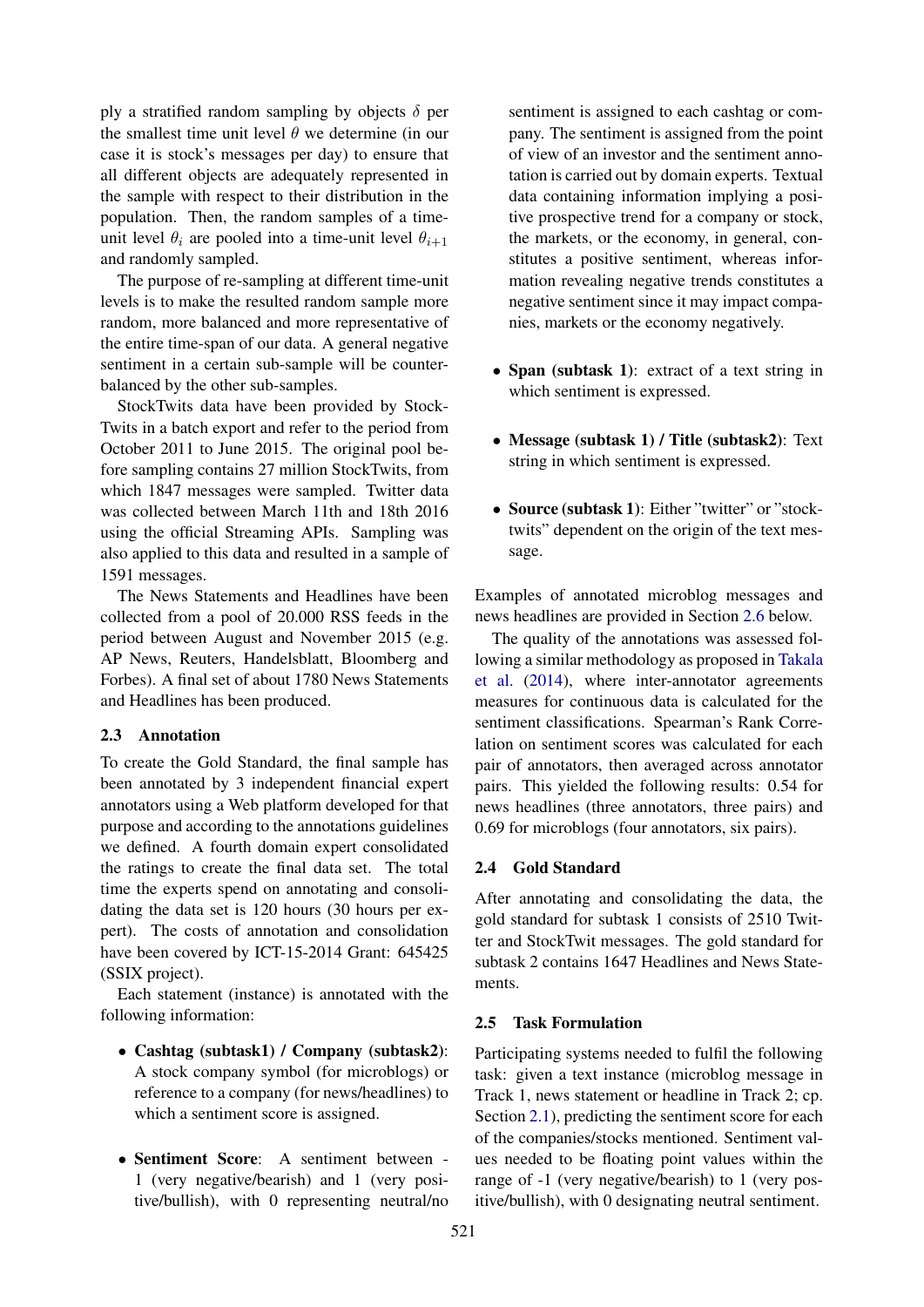# 2.6 Examples

Below we present annotated example statements, two for microblogs and one for news. Please note that sentiment score agreement as per Section 2.3 is not given as annotations for these examples were provided by a single expert. Also, the string covered by the 'span' is given for ease of reading.

# Microblogs

Este Lauder beats on Revenues and EPS and boosts dividend 25% - global growth in the Middle Class trend continues. \$EL \$NKE \$SBUX \$AAPL

- Sentiment Score:
	- \$EL: 0.95
	- \$NKE: 0.5
	- $-$  \$SBUX: 0.5
	- $-$  \$AAPL: 0.5
- Cashtag
	- $-$  SEL.
	- \$NKE
	- \$SBUX
	- \$AAPL
- Span
	- $-$  SEL:
		- ∗ (13, 38) "beats on Revenues and EPS"
		- ∗ (43, 62) "boosts dividend 25%"
		- $*(65, 144)$  "global growth in the Middle Class trend continues"
	- \$NKE, \$SBUX, \$AAPL:
		- $*(65, 144)$  "global growth in the Middle Class trend continues"

Awaiting These Sell Signals on the \$SPY & \$QQQ - https://t.co/GF9PRk5OUF \$TQQQ \$SQQQ https://t.co/W97yN4Zb4N

- Sentiment Score:
	- \$SPY: -0.25
	- \$QQQ: -0.15
	- \$TQQQ: -0.15
	- $-$  \$SQQQ : 0.10

# • Cashtag

- \$SPY
- \$QQQ
- \$TQQQ
- \$SQQQ
- Span
	- \$SPY:
		- ∗ (0, 41) "Awaiting These Sell Signals on the \$SPY"
		- ∗ (From the blog post) "this bearish rising wedge for the next sell signal in the SPY"
		- ∗ (From the blog post) Chart shows a bearish rising wedge

# – \$QQQ, \$TQQQ:

- ∗ The message and blog make reference to shorting the SPY, but as but indexes are strongly correlated so some of the sentiment for SPY could be transferred to these ETFs.
- \$SQQQ:
	- ∗ The message and blog make reference to shorting the SPY, but as indexes are strongly correlated so some of the sentiment for SPY could be transferred to this ETF but inverted.

# News Statements & Headlines

First Solar, Vivint Solar Lead Short Interest Trend

# • Sentiment Score:

- First Solar: -0.7
- Vivint Solar: -0.7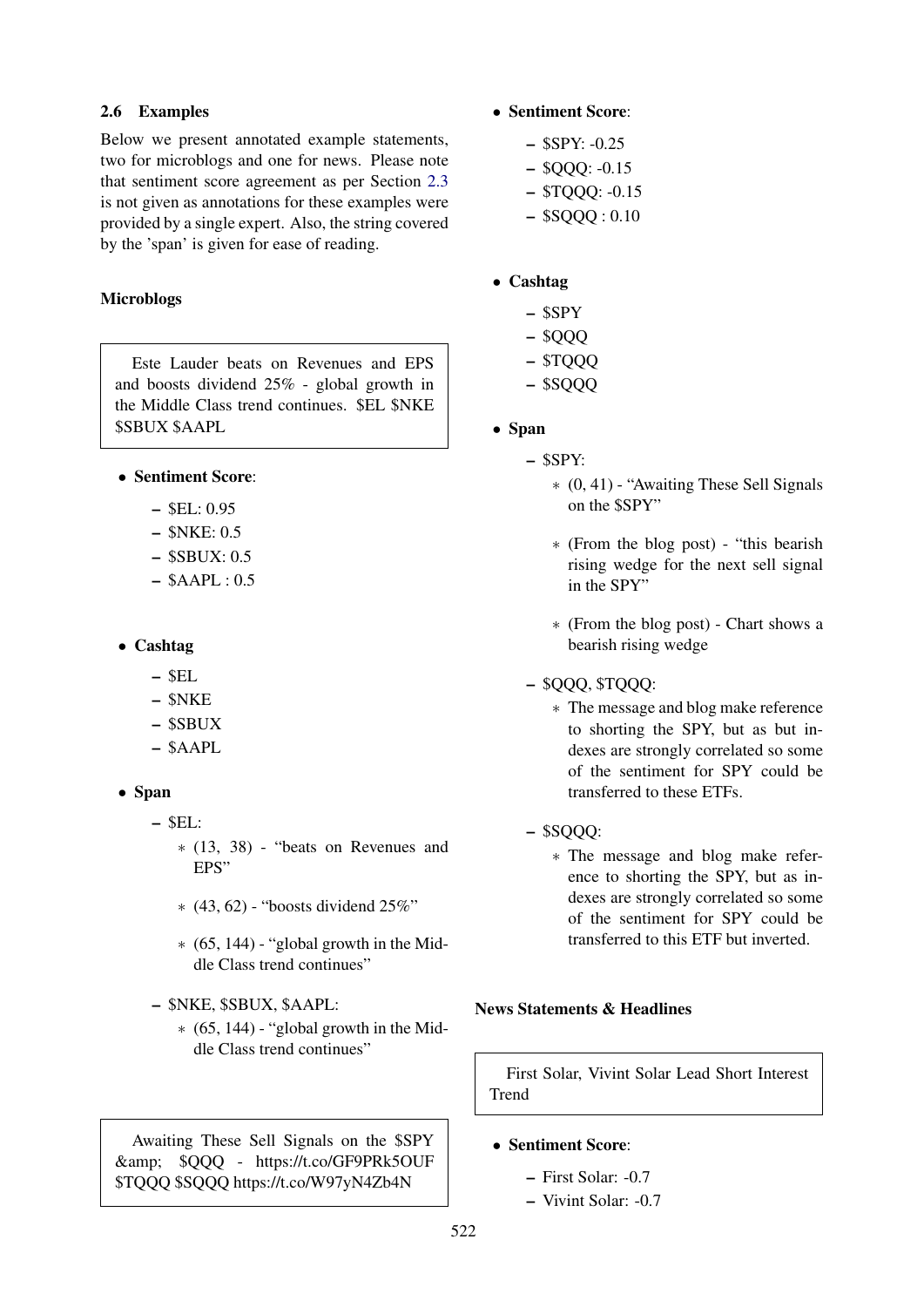- Company
	- First Solar
	- Vivint Solar

#### 2.7 Assessment Infrastructure & Baselines

Two classification baselines were provided:

- Random selection: Consists of a random number generated within the sentiment range.
- SentiWordNet-based average and maximum functions: Consist of the maximum and averaging of all the sentiment words using a simple SentiWordNet-based lookup.

For the Microblogs test set, SentiWordNet lexicon-based look-up (average) achieved an average score of 0.3021, while the same look-up method using the max/min score achieved 0.2428. The random baseline achieved 0.0148.

For the Financial Headlines test set, a SentiWord-Net lexicon-based look-up classifier, which averages all the sentiment scores of individual lemmatised words, achieved a score of 0.290, while the same look-up method using a max/min score achieved 0.2184. The random baseline achieved 0.1064.

## 3 Pilot Task

A pilot dataset consisting of financial social data was collected from two on-line social networking services, specifically Twitter and StockTwits, as part of a pilot study carried out within the SSIX: Social Sentiment analysis financial Inde $Xes<sup>4</sup>$  project as part of the European Horizon 2020 Research and Innovation programme (Davis et al., 2016). A domain expert experienced in trading annotated 100 tweets and 100 StockTwits messages selected randomly. He annotated the messages for sentiment following the guideline of assuming the point of view of an investor in the given stock(s) (see Section 2.3 above).

The results from the pilot study provided valuable insights with regards to the distribution of sentiment and the need for improved filtering (Figures 3 and 2). These insights proved to be valuable when building the data set for this task, enabling us to provide a higher-quality data collection.

The results (Figure 1) showed a relatively even distribution of positive and negative sentiment, with slight differences between the StockTwits and Twitter sources as regards the intensity of the sentiment

.



Figure 1: Pilot results on sentiment distribution for StockTwits and Twitter



Figure 2 Pilot results on percentage of sentiment-containing and irrelevant messages on Twitter.



Pilot results on percentage of sentiment-containing and irrelevant messages on StockTwits.

The pilot study also pointed to the need to improve the filtering phase as 25% - 36% of Twitter and StockTwits messages, respectively, have been deemed irrelevant (i.e. spam and/or not providing any relevant financial sentiment) by the annotator (figure 3 and 2). As a consequence, filtering rules have been added to the filtering phase and the data for the gold standard proposed in this task under-

<sup>4</sup>http://ssix-project.eu/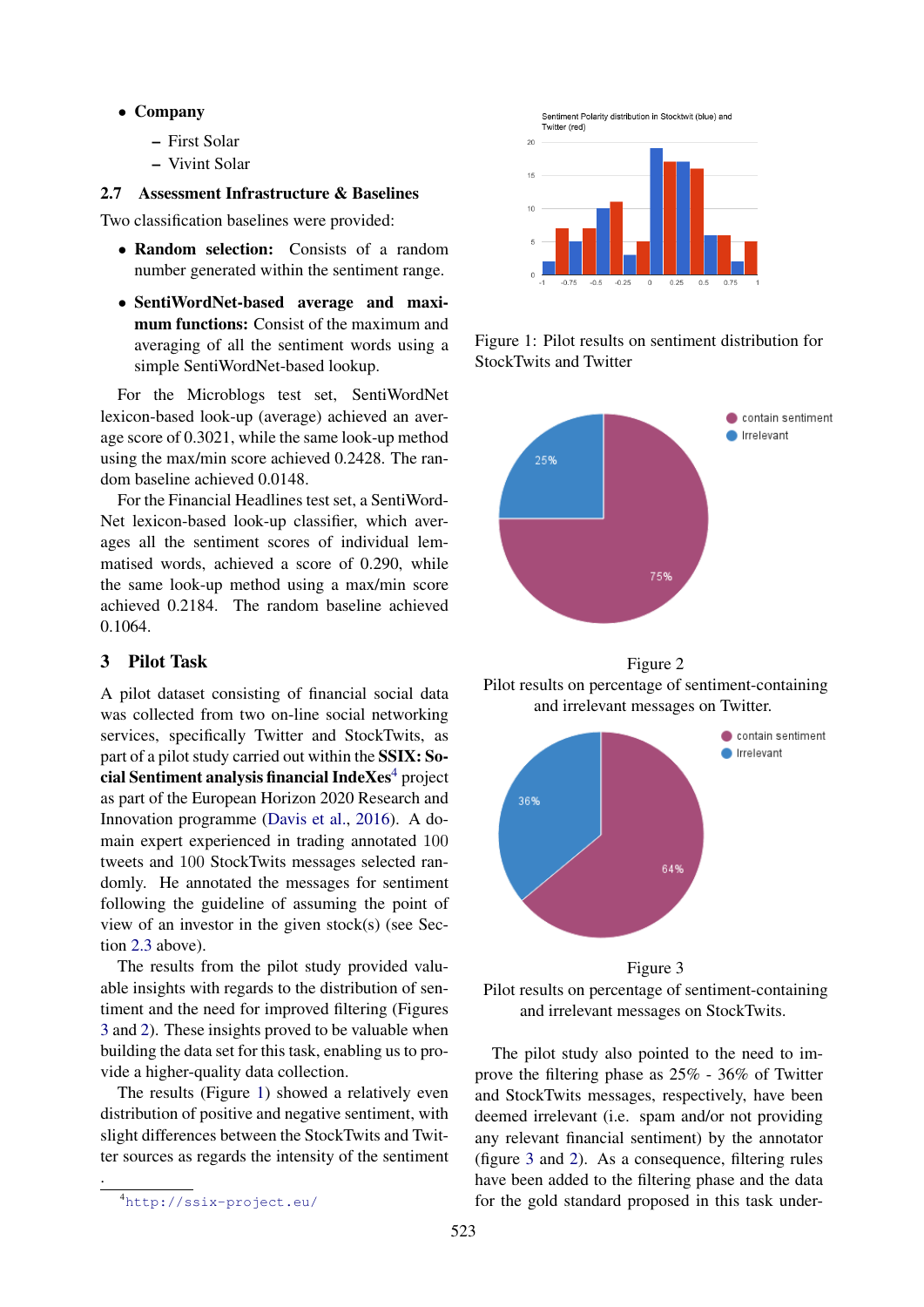went additionally manual post-filtering by a domain expert prior to sentiment annotation. This is ensuring that only relevant messages are included in the data set.

## 4 Evaluation

The Evaluation of the participating systems was based on cosine similarity, in a spirit similar to Ghosh et al. (2015). As the sentiment scores to be predicted by systems lie on a continuous scale between -1 and 1 (cp. Section 2.5), cosine enables us to compare the proximity between gold standard and predicted results (conceptualized as vectors), while not requiring exact correspondence between the gold and predicted score for a given instance. An instance is a message or headline which can include several entities (companies or cashtags). Cosine similarity is calculated according to equation (1), where G is the vector of gold standard scores and P is the vector of corresponding scores predicted by the system:

$$
cosine(G, P) = \frac{\sum_{i=1}^{n} G_i \times P_i}{\sqrt{\sum_{i=1}^{n} G_i^2} \times \sqrt{\sum_{i=1}^{n} P_i^2}}
$$
 (1)

In order to reward systems which attempt to answer all problems in the gold standard, the final score is obtained by weighting the cosine similarity from (1) with the ratio of answered problems (scored instances), given in (2) in line with Ghosh et al. (2015).

$$
cos\_weight = \frac{|P|}{|G|} \tag{2}
$$

The equation for the final score is the product of the cosine similarity  $(1)$  and the weight  $(2)$ , given in  $(3)$ .

$$
final\_score = cos\_weight \times cosine(G, P) \quad (3)
$$

## 5 Results and Participants

Task 5 attracted a total of 32 participants: 25 teams participated in Track 1 and 29 in Track 2, of which 22 teams addressed both tracks. The analysis and results for each track are discussed in more detail in the sub-sections below. Given that 19 out of the 32 participants submitted a paper with their approach and findings, we opted to include the system analysis and ranking of results of only the submitted participants.

Analysis of the systems consisted of the following criteria: pre-processing methods, techniques used, external sources, data sets and/or lexica used, tools utilised, why the adopted approach was chosen and if it is (i) multilingual/cross-lingual and/or (ii) domain dependent/independent, any issues encountered and how they were tackled and potentially solved.

#### 5.1 Track 1 - Microblog Messages

Figure 4 shows the results of the 25 participants in Track 1. Results of all participants were ranked (first column) according to the evaluation metric (last column) described in the Section 4 - Evaluation. The second column specifies the team's/participant's name. Please note that the analysis of systems discussed in this sub-section includes only the participants highlighted in yellow since only these submitted a paper with their approach and findings.

| <b>Track 1 - Microblog Messages</b> |                  |                            |              |  |
|-------------------------------------|------------------|----------------------------|--------------|--|
| Rank                                | <b>Team Name</b> |                            | <b>Score</b> |  |
| 1                                   | <b>ECNU</b>      | Jiang et al. (2017)        | 0.778        |  |
|                                     | Coders GoneCrazy |                            | 0.760        |  |
|                                     | zhiqiang         |                            | 0.759        |  |
| $\overline{2}$                      | <b>IITP</b>      | Ghosal et al. (2017)       | 0.751        |  |
| 3                                   | <b>SSN MLRG1</b> | Deborah et al. (2017)      | 0.735        |  |
| $\overline{4}$                      | <b>HHU</b>       | Cabanski et al. (2017)     | 0.730        |  |
| 5                                   | <b>IITPB</b>     | Kumar et al. (2017)        | 0.726        |  |
| 6                                   | <b>RITUAL-UH</b> | Kar et al. (2017)          | 0.723        |  |
| 7                                   | <b>IBA-Sys</b>   | Nasim (2017)               | 0.720        |  |
|                                     | cbaziotis        |                            | 0.714        |  |
| 8                                   | SentiHeros       | Seyeditabari et al. (2017) | 0.707        |  |
|                                     | mattia-atzeni    |                            | 0.703        |  |
| 9                                   | <b>FEUP</b>      | Saleiro et al. (2017)      | 0.693        |  |
| 10                                  | funSentiment     | Li et al. (2017)           | 0.677        |  |
|                                     | hittle2008       |                            | 0.655        |  |
|                                     | xiwu             |                            | 0.636        |  |
| 11                                  | <b>INF-UFRGS</b> | Zini et al. (2017)         | 0.614        |  |
|                                     | Ihurtado         |                            | 0.614        |  |
| 12                                  | <b>HCS</b>       | Pivovarova et al. (2017)   | 0.607        |  |
|                                     | amouma           |                            | 0.507        |  |
| 13                                  | <b>NLG301</b>    | Chen et al. (2017)         | 0.383        |  |
|                                     | vpekar           |                            | 0.337        |  |
|                                     | four u           |                            | 0.314        |  |
|                                     | gloncakv         |                            | 0.186        |  |
| 14                                  | <b>DUTH</b>      | Symeonidis et al. (2017)   | 0.003        |  |

Figure 4: Track 1 Results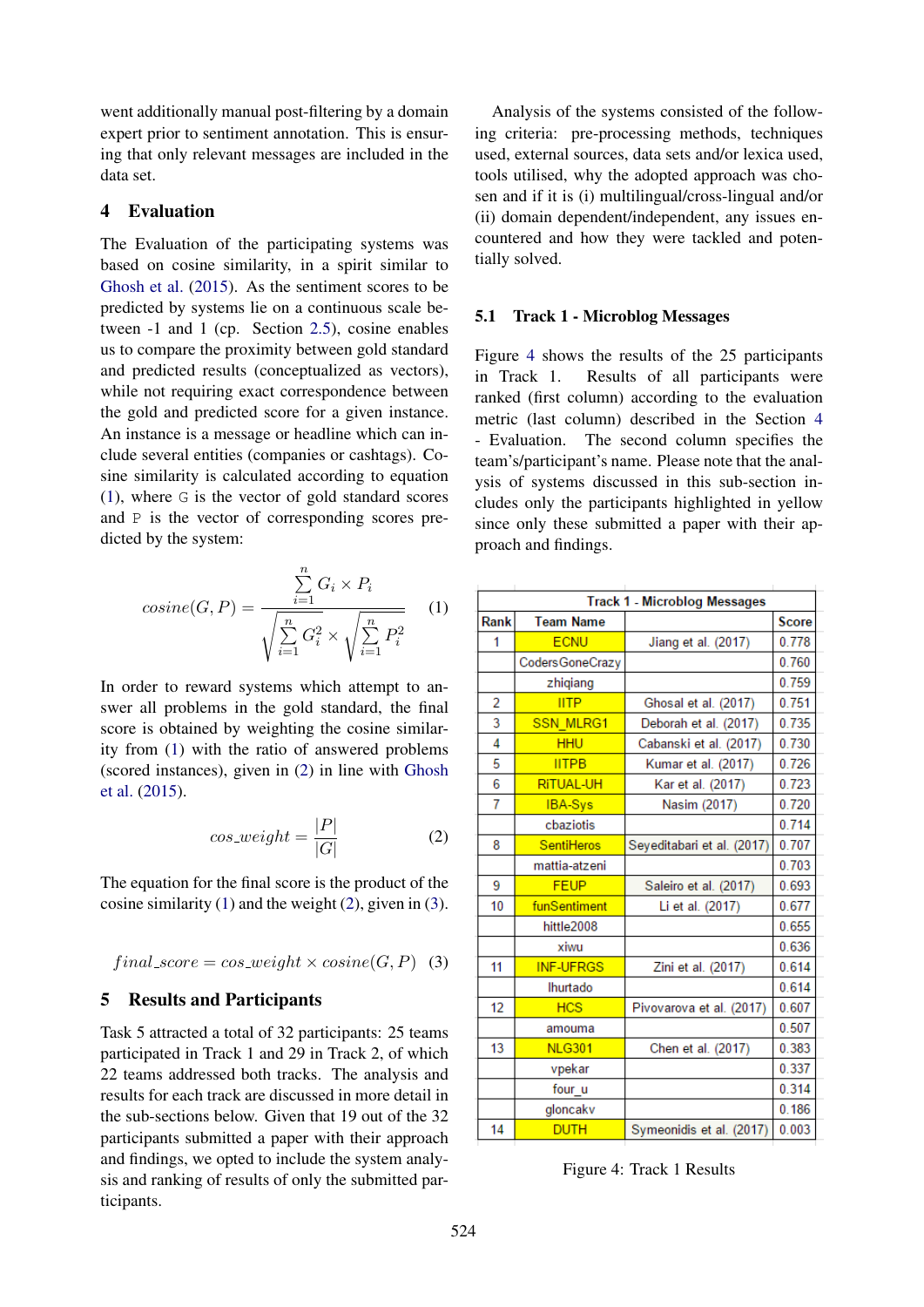### 5.1.1 Pre-processing

In terms of pre-processing, all 14 participants adopted some methods in order to clean the microblog messages before further processing. The most common methods used were: removal of special characters and/or punctuations, removal of URLs and user mentions ('@username') and/or substitution of certain expressions by specific words (e.g., replace 'full urls' with 'url' and 'company names' with 'company'), stop word removal, tokenisation, lemmatisation and lowercase conversion. Some participants also performed Named Entity Recognition (NER), emoticon removal, Part-of-Speech (POS) tagging, stemming and URL resolution, besides other specific tasks, such as concatenation of spans to form a unified string (Nasim, 2017). NLTK<sup>5</sup> was the tool mostly used (Seyeditabari et al., 2017; Deborah et al., 2017; Kumar et al., 2017; Symeonidis et al., 2017; Jiang et al., 2017) for pre-processing tasks, such as lemmatisation, stemming and lowercase conversion.

## 5.1.2 Techniques

All the techniques used by each system of the 14 participants are shown in Figure 5. Each system was analysed and in-turn categorised under one of the following techniques: Hybrid, Machine Learning (ML), Deep Learning (DL) and Lexicon-based (Lex).

It is clear that most techniques were of a Hybrid nature with the Machine Learning and Lexiconbased approach being the most popular choice, followed by Machine Learning-based approaches. Authors of some systems experimented with multiple approaches to find the one that fared best in the competition. In fact, Cabanski et al. (2017) implemented two-hybrid techniques (as noted above), where the Hybrid (DL, Lex) approach produced their best result for this track. On the other hand, Kumar et al. (2017) implemented two Hybrid (ML, Lex) systems, one adopting Support Vector Machine and Logistic Regression and the other adopting SVR.

The Hybrid (ML, Lex) technique by Jiang et al. (2017) ranked first for this track, whereas the Hybrid (DL, Lex) technique by Ghosal et al. (2017) ranked second. The system placing third (Deborah et al., 2017) adopted a ML technique.

The Machine Learning-based techniques made use of the following algorithms:

• Artificial Neural Network (ANN) - adopted by

Li (2017); Symeonidis et al. (2017); Saleiro et al. (2017)

- Random Forests adopted by Seyeditabari et al. (2017); Symeonidis et al. (2017); Jiang et al. (2017); Saleiro et al. (2017)
- Support Vector Machine (SVM) adopted by Seyeditabari et al. (2017); Cabanski et al. (2017); Kumar et al. (2017); Saleiro et al. (2017)
- Support Vector Regression (SVR) adopted by Zini et al. (2017); Kumar et al. (2017); Chen et al. (2017); Jiang et al. (2017)
- Linear Regression (LiR) adopted by Symeonidis et al. (2017)
- Logistic Regression (LoR) adopted by Seyeditabari et al. (2017); Kumar et al. (2017)
- Naive Bayes (NB) adopted by Seveditabari et al. (2017)
- Multi-Kernel Gaussian Process (MKGP) adopted by Deborah et al. (2017)
- XGBoost Regressor (XGB) adopted by Nasim (2017); Jiang et al. (2017)
- Boosted Decision Tree Regression (BDTR) adopted by Symeonidis et al. (2017)
- AdaBoost Regressor (ABR) adopted by Jiang et al. (2017)
- Bagging Regressor (BR) adopted by Jiang et al. (2017)
- Gradient Boosting Regressor (GBR) adopted by Jiang et al. (2017)
- Least Absolute Shrinkage and Selection Operator (LASSO) - adopted by Jiang et al. (2017)

The most common ML techniques used overall –by 4 participants– were RF, SVM and SVR. The SVR was part of the ensemble regression model used by the system that ranked first for this track (Jiang et al., 2017). The RF classifier was ultimately used by Seyeditabari et al. (2017), since it is the best performer in terms of tweets classification. Regarding the ANN computational approach, both Li (2017) and Symeonidis et al. (2017) use a regression method, whereas Saleiro et al. (2017) use a Multilayer Perceptron (MLP).

The Deep Learning-based techniques made use of the following algorithms:

<sup>5</sup>http://www.nltk.org/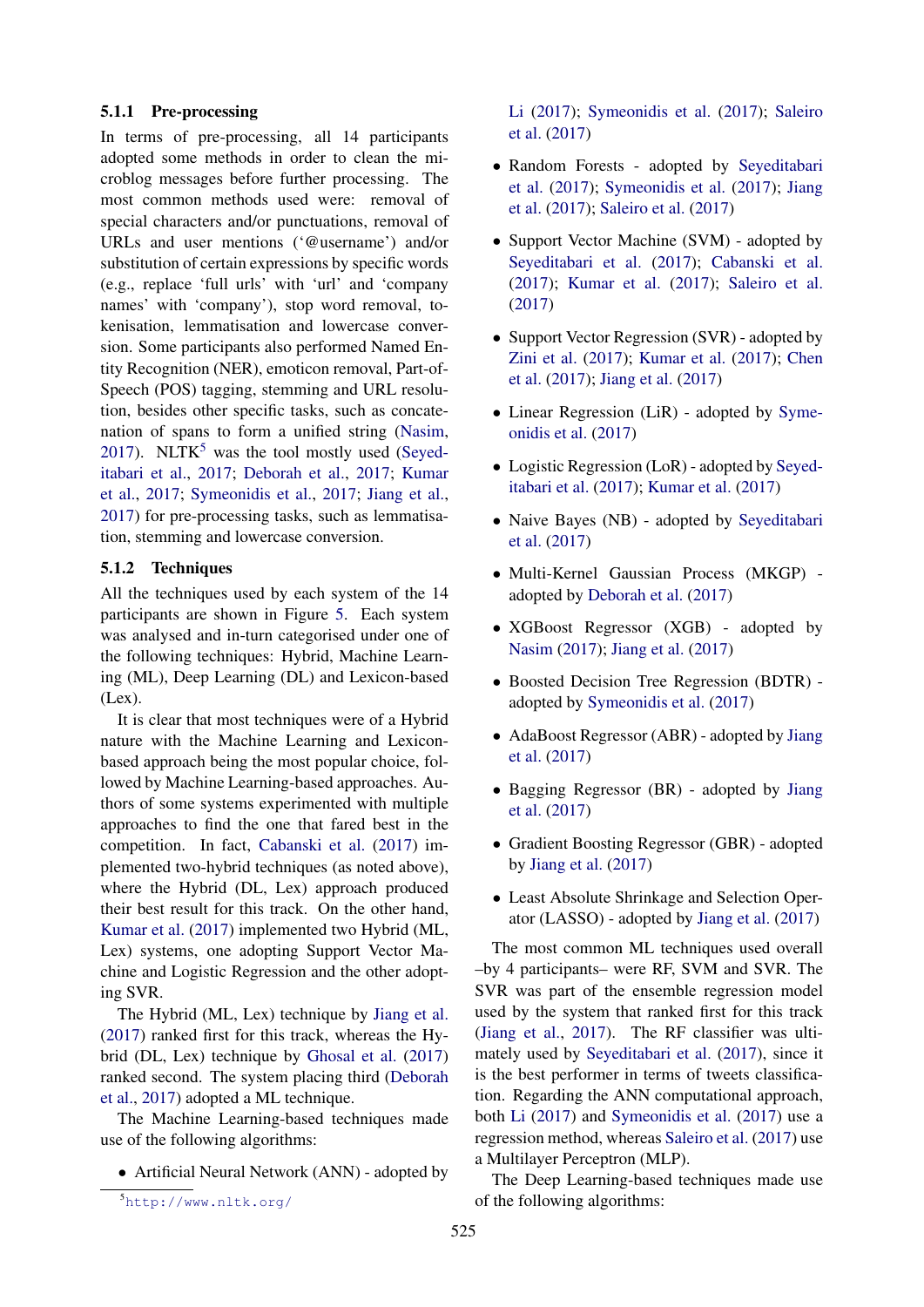| <b>Technique</b> | <b>System</b>                                                                       |
|------------------|-------------------------------------------------------------------------------------|
| Hybrid (ML, Lex) | Nasim (2017), Seyeditabari et al. (2017), Cabanski et al. (2017),                   |
|                  | Kumar et al. (2017), Chen et al. (2017), Jiang et al. (2017), Saleiro et al. (2017) |
| Hybrid (DL, Lex) | Ghosal et al. (2017), Cabanski et al. (2017), Kar et al. (2017)                     |
| ML               | Li (2017), Zini et al. (2017), Symeonidis et al. (2017), Deborah et al. (2017)      |
| DL               | Pivovarova et al. (2017)                                                            |

Figure 5: Techniques used by systems in Track 1

- Convolution Neural Network (CNN) adopted by Pivovarova et al. (2017); Kar et al. (2017); Ghosal et al. (2017)
- Recurrent Neural Network (RNN) : Long Short-Term Memory (LSTM) - adopted by Cabanski et al. (2017); Ghosal et al. (2017)
- Bidirectional Gated Recurrent Unit (Bi-GRU) - adopted by Kar et al. (2017)

The MLP based ensemble model in Ghosal et al. (2017) that combines the CNN and LSTM Deep Learning algorithms ranked second in this track. In Cabanski et al. (2017), their best submission for this track was provided by the RNN (as opposed to SVR).

Lexicon-based methods made use of the following known sentiment lexica:

- Loughran and McDonald Sentiment Word Lists (Loughran and McDonald, 2011b) adopted by Nasim (2017); Seyeditabari et al. (2017); Saleiro et al. (2017); Ghosal et al. (2017)
- Stock Market Lexicon<sup>6</sup> adopted by Nasim (2017)
- SentiWordNet<sup>7</sup> adopted by Cabanski et al. (2017); Chen et al. (2017); Jiang et al. (2017)
- SenticNet  $4^8$  adopted by Chen et al. (2017); Kar et al. (2017)
- VADER (Hutto and Gilbert, 2014) adopted by Cabanski et al. (2017)
- Opinion Lexicon(Hu and Liu, 2004) adopted by Cabanski et al. (2017); Kumar et al. (2017); Jiang et al. (2017); Ghosal et al. (2017)
- MPQA Subjectivity Lexicon (Wilson et al., 2009) - adopted by Kumar et al. (2017); Jiang et al. (2017); Saleiro et al. (2017); Ghosal et al. (2017)
- NRC Hashtag Sentiment Lexicon (Kiritchenko et al., 2014) - adopted by Cabanski et al. (2017); Kumar et al. (2017); Jiang et al. (2017); Ghosal et al. (2017)
- NRC Hashtag Emotion Lexicon (Kiritchenko et al., 2014) - adopted by Chen et al. (2017)
- NRC Hashtag Affirmative Context Sentiment Lexicon (Kiritchenko et al., 2014) - adopted by Chen et al. (2017); Ghosal et al. (2017)
- NRC Hashtag Negated Context Sentiment Lexicon (Kiritchenko et al., 2014) - adopted by Chen et al. (2017)
- NRC Word-Emotion Association Lexicon / NRC Emotion Lexicon (Kiritchenko et al., 2014) - adopted by (Chen et al., 2017)
- Emoticon Lexicon / Sentiment140 Lexicon<sup>9</sup> - adopted by Chen et al. (2017); Jiang et al. (2017); Ghosal et al. (2017)
- Sentiment140 Affirmative Context Lexicon (Kiritchenko et al., 2014) - adopted by Ghosal et al. (2017); Chen et al. (2017)
- Yelp Restaurant Sentiment Lexicon<sup>10</sup> adopted by Chen et al. (2017)
- $\bullet$  Amazon Laptop Sentiment Lexicon<sup>11</sup> adopted by Chen et al. (2017)
- $\bullet$  Macquarie Semantic Orientation Lexicon<sup>12</sup> adopted by Chen et al. (2017)

<sup>6</sup>https://github.com/nunomroliveira/ stock\_market\_lexicon

<sup>7</sup>http://sentiwordnet.isti.cnr.it/ <sup>8</sup>http://sentic.net/senticnet-4.pdf

<sup>9</sup>http://saifmohammad.com/Lexicons/ Sentiment140-Lexicon-v0.1.zip <sup>10</sup>http://saifmohammad.com/Lexicons/Yelprestaurant-reviews.zip

<sup>11</sup>http://saifmohammad.com/Lexicons/ Amazon-laptop-electronics-reviews.zip <sup>12</sup>http://saifmohammad.com/Lexicons/MSOL-June15-09.txt.zip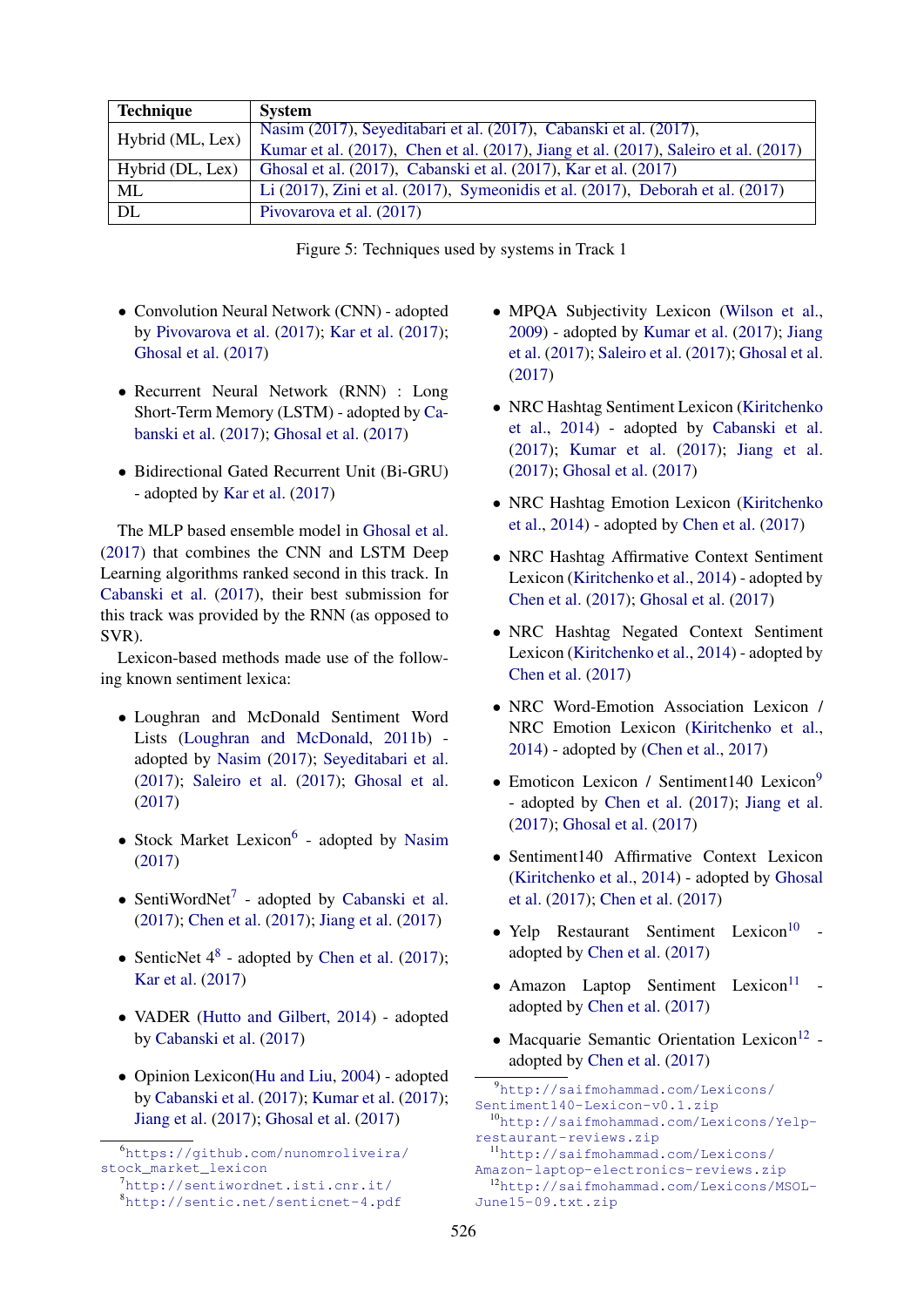- $\bullet$  Harvard's General Inquirer Lexicon<sup>13</sup> adopted by Jiang et al. (2017); Ghosal et al. (2017)
- IMDB (Zhu et al., 2013) adopted by Jiang et al. (2017)
- AFINN<sup>14</sup> adopted by Jiang et al. (2017)
- Corpus of Business News (Pivovarova et al., 2013) - adopted by Pivovarova et al. (2017)

The following three lexica listed are the ones mostly used overall: (i) the Loughran and McDonald Sentiment Word (rank 2), (ii) Opinion Lexicon (rank 1, 2) and (iii) MPQA Subjectivity Lexicon (rank 1, 2). An interesting observation is that the systems that ranked first (Jiang et al., 2017) and second (Ghosal et al., 2017) in this track utilised all three lexicons (ranked system using the particular lexicon represented next to each name), whereby lexica (ii) and (iii) were used by both.

Seyeditabari et al. (2017) extended Loughran and McDonald's word list of positive and negative words with 10,000 financial reports containing a summary of the company's performances in order to add features to the training dataset In Cabanski et al. (2017), the authors, besides using the sentiment lexica identified above, also built and used a custom Financial Sentiment Lexicon.

#### 5.2 Track 2 - News Statements and Headlines

Figure 6 shows the results of the 29 participants in Track 2. Results of all participants were ranked (first column) according to the evaluation metric (last column) described in Section 4 - Evaluation. The second column specifies the team/participant name. Please note that the analysis of systems discussed in this sub-section includes only the participants highlighted in yellow, which are the participants who submitted a paper with their approach and findings.

### 5.2.1 Pre-processing

In terms of pre-processing – same as for Track 1 – all 17 participants adopted some methods in order to clean the news statements and headlines before further processing. The most common methods used were: removal of numbers, special characters and/or punctuations, removal of URLs and user mentions and/or substitution of certain expressions with tags (e.g. replace 'company name' with

| <b>Track 2 - News Statements &amp; Headlines</b> |                   |                            |       |  |
|--------------------------------------------------|-------------------|----------------------------|-------|--|
| Rank                                             | <b>Team Name</b>  | <b>Reference</b>           | Score |  |
| 1                                                | Fortia-FBK        | Mansar et al. (2017)       | 0.745 |  |
| $\overline{2}$                                   | <b>RITUAL-UH</b>  | Kar et al. (2017)          | 0.744 |  |
| 3                                                | TakeLab           | Rotim et al. (2017)        | 0.733 |  |
| $\overline{A}$                                   | Lancaster A       | Moore and Rayson (2017)    | 0.732 |  |
|                                                  | Coders GoneCrazy  |                            | 0.726 |  |
| 5                                                | <b>ECNU</b>       | Jiang et al. (2017)        | 0.710 |  |
| 6                                                | <b>HHU</b>        | Cabanski et al. (2017)     | 0.702 |  |
| 7                                                | <b>IITP</b>       | Ghosal et al. (2017)       | 0.697 |  |
| 8                                                | <b>IITPB</b>      | Kumar et al. (2017)        | 0.696 |  |
|                                                  | cbaziotis         |                            | 0.686 |  |
|                                                  | zhiqiang          |                            | 0.681 |  |
| 9                                                | <b>COMMIT</b>     | Schouten et al. (2017)     | 0.681 |  |
| 10                                               | <b>HCS</b>        | Pivovarova et al. (2017)   | 0.680 |  |
| 11                                               | <b>FEUP</b>       | Saleiro et al. (2017)      | 0.670 |  |
| 12                                               | <b>SSN MLRG1</b>  | Deborah et al. (2017)      | 0.666 |  |
| 13                                               | <b>IBA-Sys</b>    | Nasim (2017)               | 0.656 |  |
| 14                                               | <b>UW-FinSent</b> | John and Vechtomova (2017) | 0.645 |  |
|                                                  | MarinaChern       |                            | 0.627 |  |
|                                                  | bonson            |                            | 0.615 |  |
|                                                  | mattia-atzeni     |                            | 0.613 |  |
| 15                                               | <b>INF-UFRGS</b>  | Zini et al. (2017)         | 0.608 |  |
|                                                  | Ihurtado          |                            | 0.607 |  |
|                                                  | xiwu              |                            | 0.603 |  |
| 16                                               | <b>DUTH</b>       | Symeonidis et al. (2017)   | 0.588 |  |
|                                                  | amouma            |                            | 0.431 |  |
| 17                                               | <b>NLG301</b>     | Chen et al. (2017)         | 0.415 |  |
|                                                  | vpekar            |                            | 0.352 |  |
|                                                  | hittle2008        |                            | 0.251 |  |
|                                                  | four u            |                            | 0.016 |  |

Figure 6: Track 2 Results

' $\langle$ company $\rangle$ ' and 'numbers' with ' $\langle$ number $\rangle$ '), stop word removal, tokenisation, lemmatisation, lowercase conversion and NER on certain entities (e.g., Organisation and Person). Some participants also performed dependency parsing, POS tagging, stemming and URL resolution, besides other specific tasks, such as filtering out all named entities and keeping only "general" tokens given that they are generally the ones carrying the sentiment (Rotim et al., 2017). Same as track 1, NLTK was the tool mostly used (Ghosal et al., 2017; Deborah et al., 2017; Kumar et al., 2017; Symeonidis et al., 2017; Jiang et al., 2017) for pre-processing, whereas Stanford CoreNLP<sup>15</sup> was used for performing NER, sentence breaking and parsing. (Nasim, 2017; Rotim et al., 2017; Schouten et al., 2017; Chen et al., 2017; Jiang et al., 2017)

<sup>13</sup>http://www.wjh.harvard.edu/˜inquirer/ <sup>14</sup>http://www2.imm.dtu.dk/pubdb/views/ publication\_details.php?id=6010

<sup>15</sup>http://stanfordnlp.github.io/CoreNLP/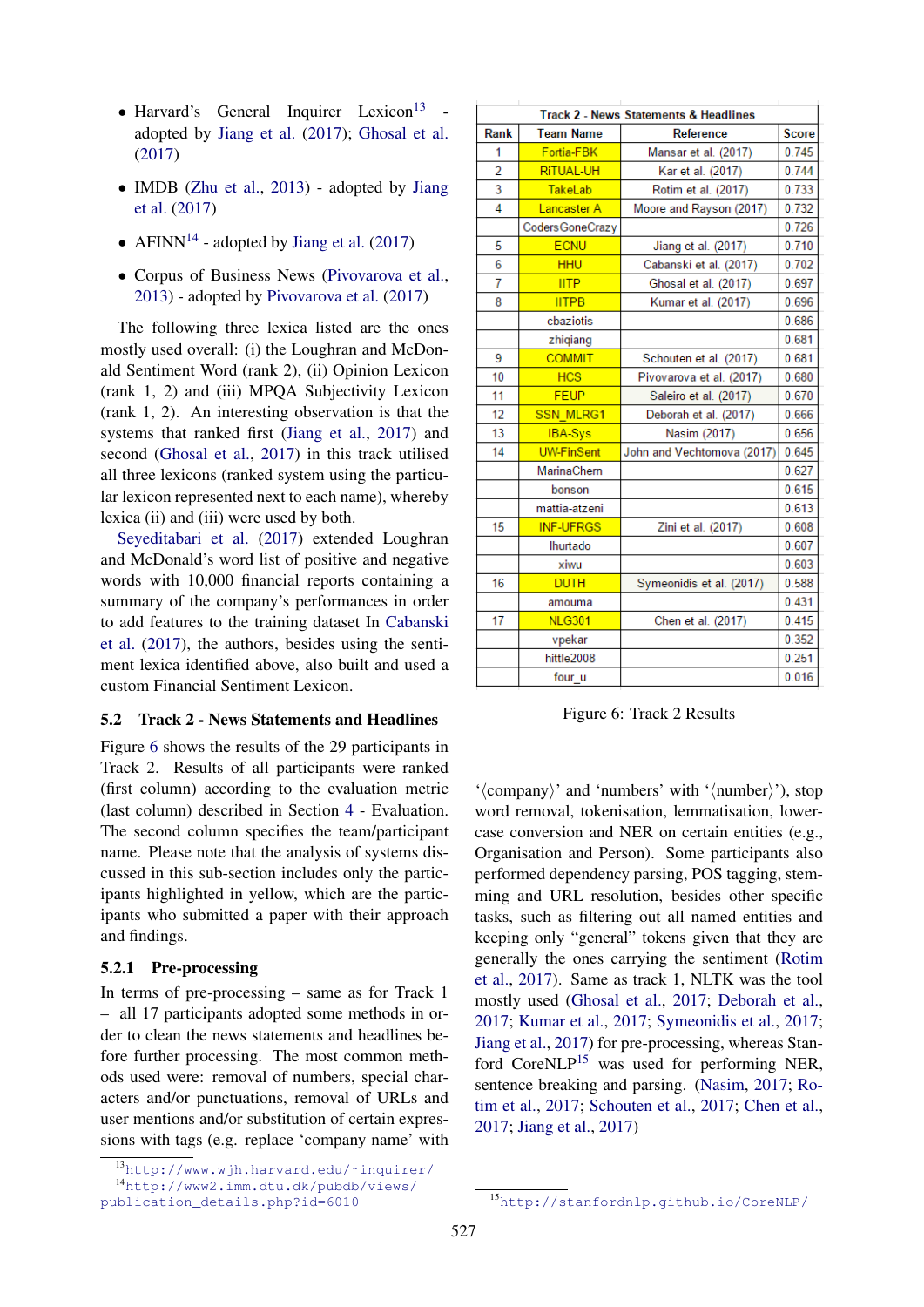### 5.2.2 Techniques

Figure 7 shows all the techniques used by each system of the 17 participants. Each system has been analysed and categorised under one of the following techniques: Hybrid, Machine Learning (ML), Deep Learning (DL), Lexicon (Lex) and Ontology (Ont).

Similar to track 1, the Machine Learning and a Machine Learning/Lexicon-based Hybrid approach were the ones mostly used (six participants). However, the techniques were more balanced in this track, with six participants adopting a Machine Learning-based approach. It is worth noting that one of the systems used a Machine Learning and Ontology-based Hybrid approach, which technique is unique in both tracks. In this system,Schouten et al. (2017) used the SVR algorithm with ontology features (including features derived from ontology reasoning), which ontology was self-designed by the authors. Multiple techniques were used by some authors in order to find the best one to use in this competition within their system. Moore and Rayson (2017) experimented with an ML and DL algorithm respectively, with the latter performing better. On the other hand, Cabanski et al. (2017) implemented two-hybrid techniques, where the Hybrid (DL, Lex) approach produced their best result for this track , same as for track 1.

The systems that ranked first (Mansar et al., 2017) and second (Kar et al., 2017) both adopted a Hybrid (DL, Lex) technique, whereas an ML technique was used by the system in rank three.

The Machine Learning-based techniques made use of the following algorithms:

- Artificial Neural Network (ANN) adopted by Symeonidis et al. (2017)
- Random Forests adopted by Symeonidis et al. (2017); Jiang et al. (2017); Saleiro et al. (2017)
- Support Vector Machine (SVM) adopted by Kumar et al. (2017); Saleiro et al. (2017)
- Support Vector Regression (SVR) adopted by Rotim et al. (2017); Schouten et al. (2017); Moore and Rayson (2017); John and Vechtomova (2017); Zini et al. (2017); Cabanski et al. (2017); Kumar et al. (2017); Chen et al. (2017); Jiang et al. (2017)
- Linear Regression (LiR) adopted by John and Vechtomova (2017); Symeonidis et al. (2017)
- Logistic Regression (LoR) adopted by Kumar et al. (2017)
- Multi-Kernel Gaussian Process (MKGP) adopted by Deborah et al. (2017)
- XGBoost Regressor (XGB) adopted by Nasim (2017); John and Vechtomova (2017); Jiang et al. (2017)
- Boosted Decision Tree Regression (BDTR) adopted by Symeonidis et al. (2017)
- AdaBoost Regressor (ABR) adopted by Jiang et al. (2017)
- Bagging Regressor (BR) adopted by Jiang et al. (2017)
- Gradient Boosting Regressor (GBR) adopted by Jiang et al. (2017)
- Least Absolute Shrinkage and Selection Operator (LASSO) - adopted by Jiang et al. (2017)

As can be seen above, the most common ML technique used within the systems was SVR by 9 participants. This was used by the system that ranked third for this track (Rotim et al., 2017).

The Deep Learning-based techniques made use of the following algorithms:

- Convolution Neural Network (CNN) adopted by Mansar et al. (2017); Pivovarova et al. (2017); Ghosal et al. (2017); Kar et al. (2017)
- Recurrent Neural Network (RNN) : Long Short-Term Memory (LSTM) - adopted by Ghosal et al. (2017); Cabanski et al. (2017)
- RNN : Bidirectional Long Short-Term Memory (BLSTM) - adopted by Moore and Rayson (2017)
- Bidirectional Gated Recurrent Unit (Bi-GRU) - adopted by Kar et al. (2017)

The CNN algorithm was the most popular amongst all Deep Learning-based techniques, with both systems ranking first (Mansar et al., 2017) and second (Kar et al., 2017) using it.

Lexicon-based methods made use of the following known sentiment lexica:

• Loughran and McDonald Sentiment Word Lists - adopted by Nasim (2017); Ghosal et al. (2017); Kumar et al. (2017); Saleiro et al. (2017)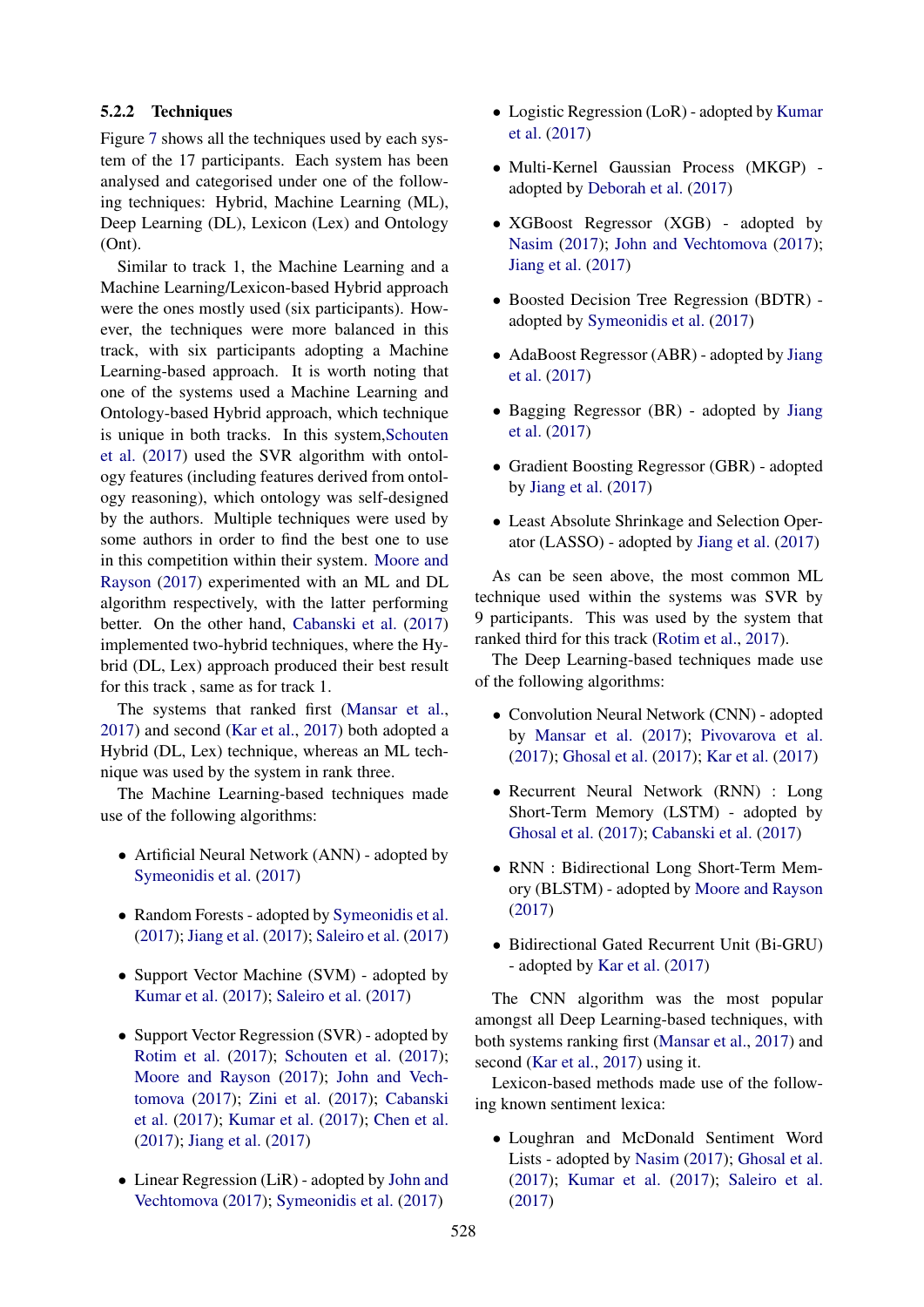| <b>Technique</b> | <b>System</b>                                                             |  |
|------------------|---------------------------------------------------------------------------|--|
| Hybrid (ML, Lex) | Nasim (2017), Cabanski et al. (2017), Kumar et al. (2017),                |  |
|                  | Chen et al. (2017), Jiang et al. (2017), Saleiro et al. (2017)            |  |
| Hybrid (DL, Lex) | Mansar et al. (2017), Ghosal et al. (2017),                               |  |
|                  | Cabanski et al. (2017), Kar et al. (2017)                                 |  |
| Hybrid (DL, Ont) | Schouten et al. (2017)                                                    |  |
| ML               | Rotim et al. (2017), Moore and Rayson (2017), John and Vechtomova (2017), |  |
|                  | Deborah et al. (2017), Zini et al. (2017), Symeonidis et al. (2017)       |  |
| DL               | Moore and Rayson (2017), Pivovarova et al. (2017)                         |  |

Figure 7: Techniques used by systems in Track 2

- SentiWordNet adopted by Cabanski et al. (2017); Kumar et al. (2017); Chen et al. (2017); Jiang et al. (2017)
- SenticNet 4 adopted by Chen et al. (2017); Kar et al. (2017)
- VADER adopted by Mansar et al. (2017); Cabanski et al. (2017)
- Opinion Lexicon adopted by Ghosal et al. (2017); Cabanski et al. (2017); Kumar et al. (2017); Jiang et al. (2017)
- MPQA Subjectivity Lexicon adopted by Ghosal et al. (2017)
- NRC Hashtag Sentiment Lexicon adopted by Cabanski et al. (2017); Nasim (2017); Ghosal et al. (2017); Jiang et al. (2017)
- NRC Hashtag Emotion Lexicon adopted by Chen et al. (2017)
- NRC Hashtag Affirmative Context Sentiment Lexicon - adopted by Ghosal et al. (2017); Chen et al. (2017)
- NRC Hashtag Negated Context Sentiment Lexicon - adopted by Chen et al. (2017)
- NRC Word-Emotion Association Lexicon / NRC Emotion Lexicon - adopted by Chen et al. (2017)
- Emoticon Lexicon / Sentiment140 Lexicon adopted by Ghosal et al. (2017); Jiang et al. (2017); Chen et al. (2017)
- Sentiment140 Affirmative Context Lexicon adopted by Ghosal et al. (2017); Chen et al. (2017)
- Yelp Restaurant Sentiment Lexicon adopted by Chen et al. (2017)
- Amazon Laptop Sentiment Lexicon adopted by Chen et al. (2017)
- Macquarie Semantic Orientation Lexicon adopted by Chen et al. (2017)
- Harvard's General Inquirer Lexicon adopted by Nasim (2017); Ghosal et al. (2017); Kumar et al. (2017); Jiang et al. (2017)
- IMDB adopted by Jiang et al. (2017)
- AFINN adopted by Jiang et al. (2017)
- DepecheMood Affective Lexicon (Staiano and Guerini, 2014) - adopted by Mansar et al. (2017)
- Amazon Product Reviews<sup>16</sup> adopted by John and Vechtomova (2017)
- Financial Phrasebank (Malo et al., 2014a) adopted by John and Vechtomova (2017)
- Corpus of Business News adopted by Pivovarova et al. (2017)

In total, four lexica listed above are the ones mostly used (all by 4 participants each): (i) the Loughran and McDonald Sentiment Word, (ii) SentiWordNet, (iii) Opinion Lexicon and (iv) Harvard's General Inquirer Lexicon. Unlike the case in track 1, none of the participants ranked first till third used one of these four lexica.

Some authors constructed their own lexica from external sources, such as Moore and Rayson (2017) (rank four) who manually downloaded 189,206 financial articles which contain 161,877,425 tokens from Factiva<sup>17</sup> (articles come from sources such as Financial Times that relate to United States companies only).

<sup>16</sup>http://jmcauley.ucsd.edu/data/amazon/ <sup>17</sup>https://global.factiva.com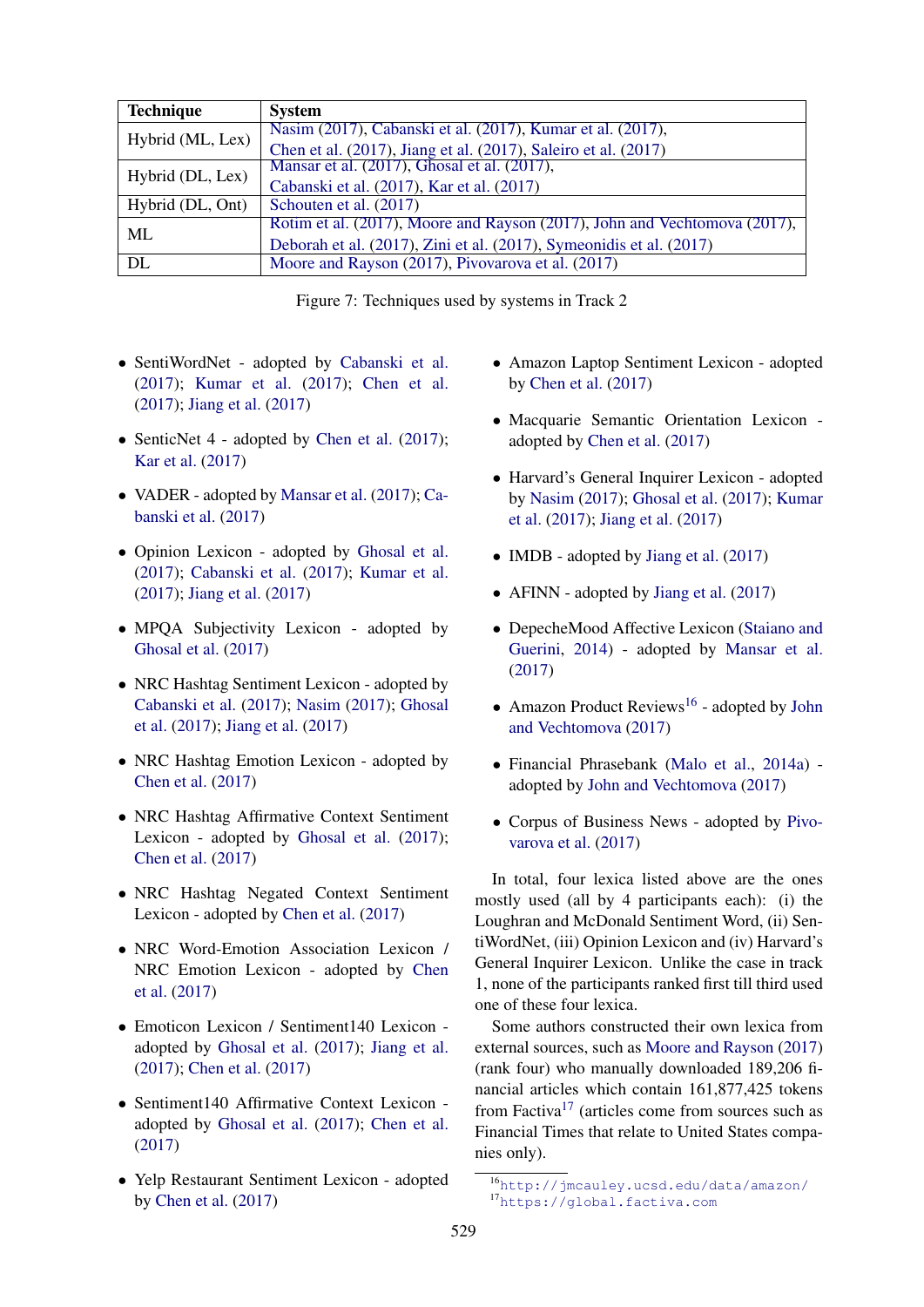#### 5.2.3 Tools used in both tracks

Several tools were used within the participants' systems, with the following (Figure 8) being the most popular:

Scikit-learn is a Machine Learning kit (in Python) that offers simple efficient tools (e.g., classification and regression algorithms) for data mining and data analysis. This is the tool mostly used by the participants of our task (42% in total) to compute their results. Similarly, Weka –a collection of machine learning algorithms for data mining tasks– was used by 2 participants. The Keras Deep Learning library was used by 2 participants, whereas TensorFlow – an open source software library for numerical computation using data flow graph– was also used by 3 participants (work in Pivovarova et al. (2017) built their implementation on top of it).

GloVe, an unsupervised learning algorithm for obtaining vector representations of words, was used by 6 participants for word embeddings. Word2vec –an efficient implementation of the continuous bagof-words and skip-gram architectures for computing vector representations of words– was also used for the same purpose by 4 participants.

#### 5.3 General assessment of the task

The approaches proposed by the participating systems explored a combination of machine learning methods using lexical features, sentiment lexical resources (both generic and specific to finance) and pre-trained word embedding models. Novel features specific to the task included the creation of a domain-specific ontology (Schouten et al., 2017), a stocktwits-based embedding model and distance supervision model (Li, 2017) and domain-specific lexica (Moore and Rayson, 2017). Moreover, due to the emphasis of the task on the sentiment classification on a continuous scale, many approaches targeted regression-based models.

With the exception of Cabanski et al. (2017), few approaches explicitly tackled the problem of compositionality (Sales et al., 2016), valency shifting (Malo et al., 2014a), and clausal disembedding (Niklaus et al., 2016), a fact that is reflected by the lack of submissions which explored syntactic features.

With regard to language transportability, most approaches have a medium level of transportability, being dependent on the translation of the sentiment lexica, but not depending on syntactic parser.

Important specific aspects proposed by the task remained unexplored or poorly explored, including:

(i) the use of quantitative background knowledge (e.g. stock price, financial report data), (ii) the use of the annotated text spans.

### 6 Alternative Evaluation Metric

Based on the evaluation metric as stated in Section 4, another evaluation metric has been developed during the competition. The intention to propose a modified way of evaluation was based on the fact that the cosine similarity (1) is treating all predicted scores with the same weight. This approach is not exploiting all information given in the data set, in specific it is not taking the link between entities and instances into consideration.

#### 6.1 First Modification

Therefore, we proposed an approach which is using multiple vectors (one per instance) instead of only two. These instance vectors are containing one score per corresponding entity. Cosine similarity scores are calculated for each instance and added up to then divide the sum of all similarity scores by the number of submitted instance predictions in order to retrieve an average cosine similarity score.

While considering this modified evaluation metric a drawback, dividing the predictions on one hand into a regression problem but on the other hand into a classification problem, was noticed. The cosine similarity (1) for vectors with a length of 1 is resulting in either +1 or -1. However, the cosine similarity for vectors with a length greater than 1 is resulting in a floating point value. Thus, another modification of the initial evaluation formula has been conducted.

#### 6.2 Second Modification

The second modification of the initial evaluation metric is also using one vector per instance containing one score per corresponding entity. Those instance vectors are populated into either a gold standard (GS) or predicted system (PS) vector. As both vectors are populated according to matching instances and entities, both vectors should be the same length. In contrast to the first modification (6.1), the second modification is using two different methods of evaluating the given scores dependent on the length of a vector. For each instance vector in GS/PS which has a length of 1, the absolute distance between both scores (4) is added to the total similarity score  $(6)$ .

$$
s\_similarity(G, P) = 1 - |G_0 - P_0| \quad (4)
$$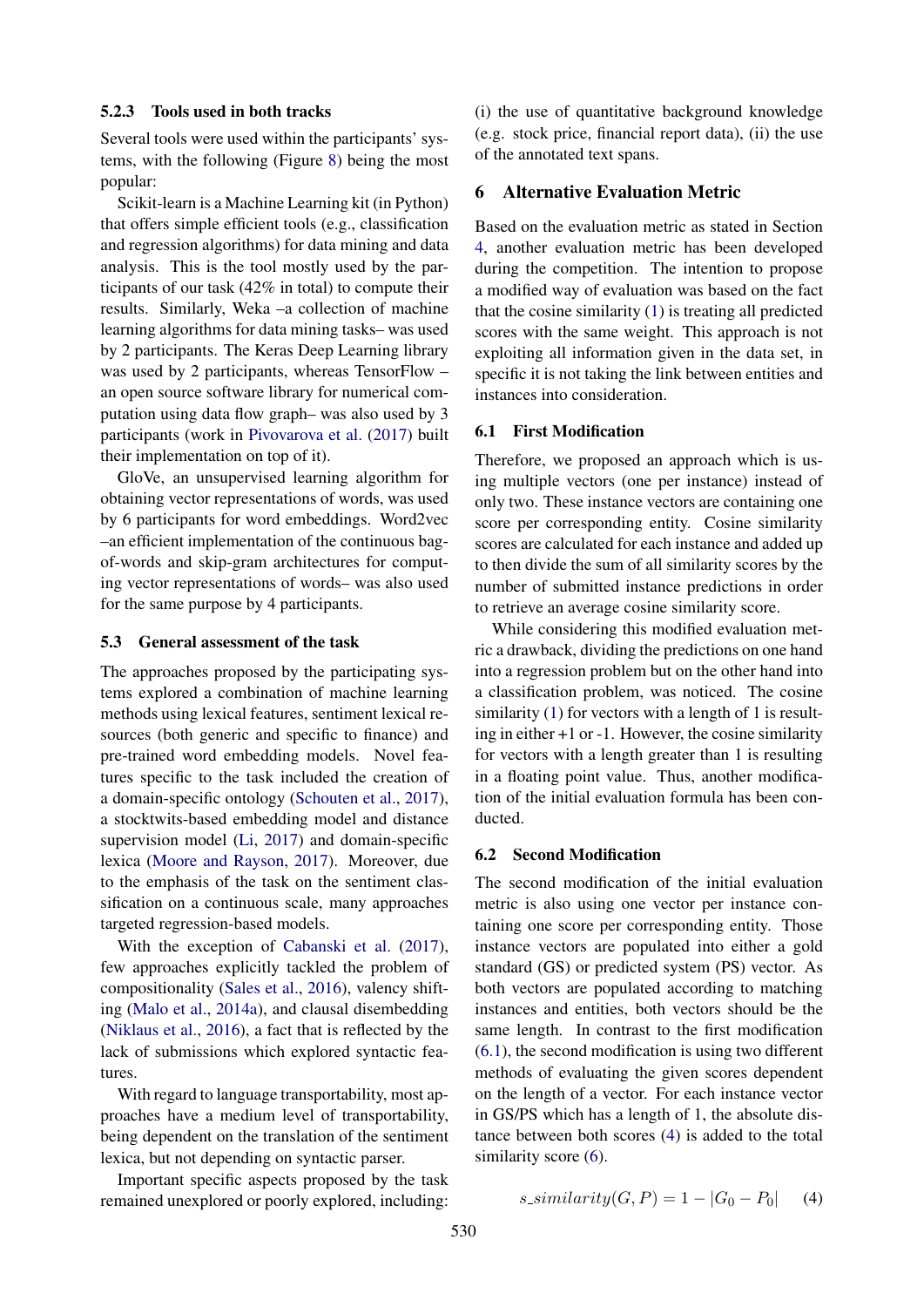| <b>Tool</b>                    | <b>System</b>                                                                |
|--------------------------------|------------------------------------------------------------------------------|
|                                | Nasim (2017), Moore and Rayson (2017), John and Vechtomova (2017),           |
| scikit-learn $18$              | Cabanski et al. (2017), Kumar et al. (2017),                                 |
|                                | Symeonidis et al. (2017), Kar et al. (2017), Jiang et al. (2017)             |
| word $2$ vec $^{19}$           | Li (2017), Ghosal et al. (2017),                                             |
|                                | Kumar et al. (2017), Saleiro et al. (2017)                                   |
| Wek <sub>a</sub> <sup>20</sup> | Seyeditabari et al. (2017), Zini et al. (2017)                               |
| $G$ lo Ve $^{21}$              | Seyeditabari et al. (2017), Mansar et al. (2017), Rotim et al. (2017),       |
|                                | Pivovarova et al. (2017), Ghosal et al. (2017), Kumar et al. (2017)          |
| LIBSVM <sup>22</sup>           | Rotim et al. (2017)                                                          |
| LIBLINEAR <sup>23</sup>        | Rotim et al. (2017), Jiang et al. (2017)                                     |
| Keras <sup>24</sup>            | Moore and Rayson (2017), Ghosal et al. (2017)                                |
| $XGB$ oost <sup>25</sup>       | John and Vechtomova (2017), Jiang et al. (2017)                              |
| gensim <sup>26</sup>           | John and Vechtomova (2017), Cabanski et al. (2017)                           |
| TensorFlow <sup>27</sup>       | John and Vechtomova (2017), Pivovarova et al. (2017), Cabanski et al. (2017) |

Figure 8: Tools used by systems in both tracks

For each instance vector with a length greater than 1, the cosine similarity is "length times" added to the total similarity score (5).

$$
m\_similarity(G, P) = |P| \times cosine(G, P) \quad (5)
$$

$$
total\_similarity(GS, PS) =
$$
  
\n
$$
\sum_{i=1}^{|PS|} \begin{cases} |PS_i| = 1 & s\_similarity(GS_i, PS_i) \\ |PS_i| > 1 & m\_similarity(GS_i, PS_i) \end{cases}
$$
 (6)

Once the similarity scores are calculated for each instance vector and added to the total similarity, the final score is calculated by dividing the total similarity score by the number of predicted entities to then multiply the quotient with a weight which consists of the quotient of all predicted entities divided by all possible entity predictions (7). In contrast to the cosine weight as stated in (2), this weight is calculated on an entity level.

$$
final_score(GS, PS) =
$$
\n
$$
\sum_{i=1}^{|PS|} |PS_i| \times \frac{total\_similarity(GS, PS)}{|PS|} \tag{7}
$$
\n
$$
\sum_{i=1}^{|GS|} |GS_i| \times \frac{|PS|}{\sum_{i=1}^{|PS|} |PS_i|}
$$

Similarity scores produced using this alternative evaluation metric can be found in the appendix A.

## 6.3 Pros and Cons

On one hand, the evaluation metric as stated in 6.2 differentiating between vectors according to their lengths avoids the regression/classification problem

as described in 6.1. In addition, it is considering the link between instances and entities in the final score.

On the other hand, one disadvantage of this is approach is the linearity / non-linearity of the two sub-methods used  $((4), (5))$ . One could argue that both sub-methods are not equally impacting the total score. Balancing would be one approach to reducing discrepancy but also be subjectively influenced.

#### 7 Related Initiatives

A number of projects have addressed questions pertaining to Sentiment Analysis and Finance. The FIRST (2010-2013) FP7 European project <sup>28</sup> provides sentiment extraction and analysis of market participants from social media networks in near real-time, for detecting and predicting financial market events, such as insights about financial market movements and financial market abuse. The developed tool consists of a decision support model based on Web sentiment as found within textual data extracted from Twitter or blogs, for the financial domain.

The TrendMiner (2011-2014) FP7 European project <sup>29</sup>, presents an innovative and portable opensource real-time method for cross-lingual mining and summarisation of large-scale social media streams, such as weblogs, Twitter, Facebook, etc. One high profile case study was a financial decision support (with analysts, traders, regulators and economists).

<sup>28</sup>http://project-first.eu/ <sup>29</sup>http://www.trendminer-project.eu/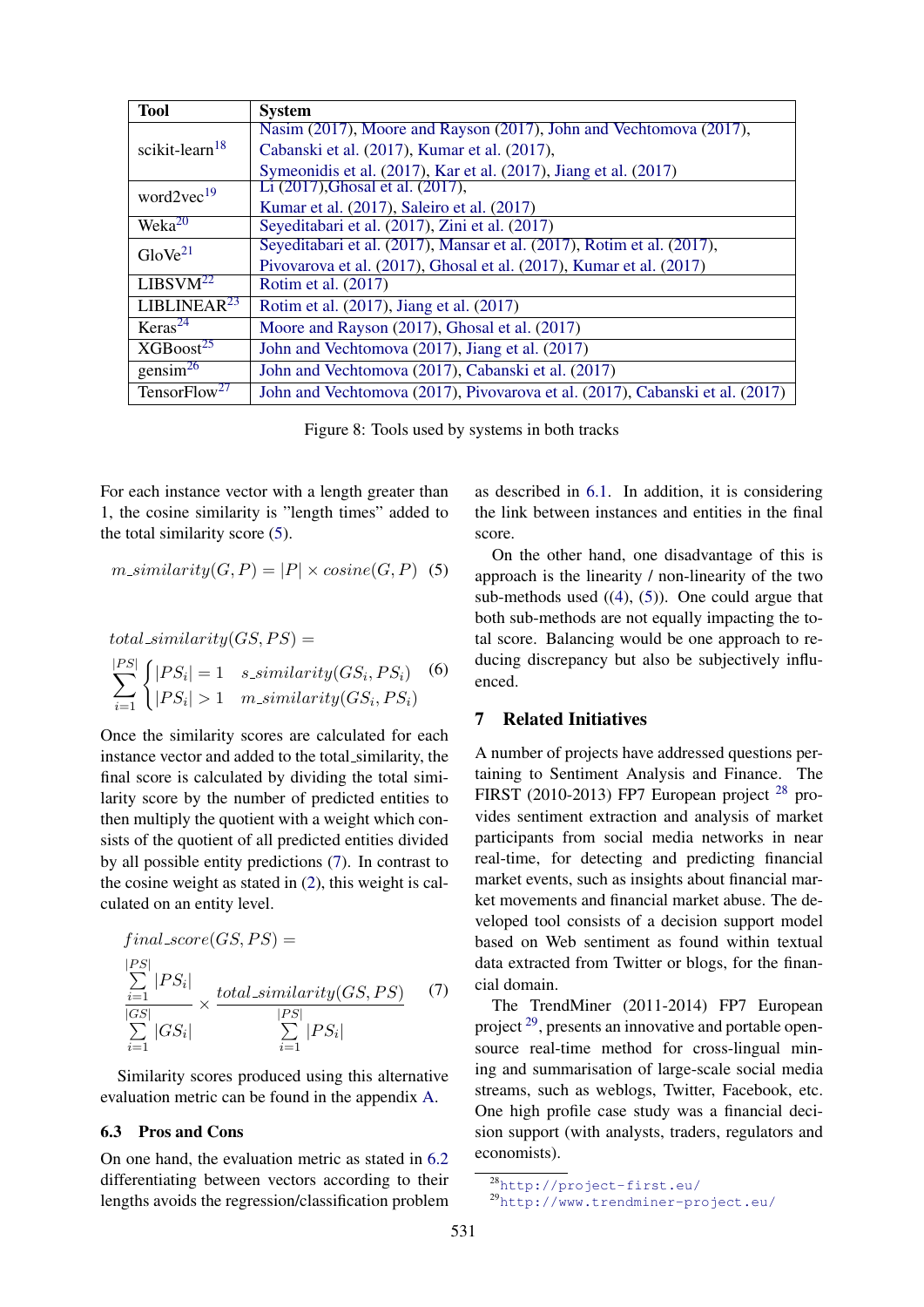StockWatcher (Micu et al., 2008) provides a customised, aggregated view of news categorised by different topics, where it performs sentiment analysis - positive, negative or neutral effect - on particular news messages about a particular company. This tool enables the extraction of relevant news items from RSS feeds concerning the NASDAQ-100 listed companies. The sentiment of the news messages directly affects a company's respective stock price.

Mirowski et al. (Mirowski et al., 2010) present an algorithm for topic modelling, text classification and retrieval from time-stamped documents. This algorithm has been applied to predict the stock market volatility using financial news from Bloomberg. The volatility considered is estimated from daily stock prices of a particular company.

Several data sets have been created which are relevant in the context of our current endeavour. (Sanders, 2011) provide the Sanders Twitter Sentiment corpus, consisting of 5513 tweets about four topics/companies (Apple, Google, Microsoft, Twitter). One annotator manually assigned a positive, negative, neutral or irrelevant annotation to each tweet, depending on the sentiment expressed towards the given topic (company). This can refer to any aspect of the company, e.g. the service at the Apple store or the features of the iPhone in the case of Apple Inc. The current proposal will instead focus on a much larger range of companies and evaluate them specifically with respect to their stock market value. Furthermore, sentiment scoring will be more fine-grained as it will consist of floating-point numbers in the range of -1 (very negative/bearish) and 1 (very positive/bullish), with 0 representing neutral sentiment.

(Malo et al., 2014b) present the Financial Phrase Bank, a resource containing around 5000 sentences from English-language news about companies listed on the Helsinki stock exchange. Annotations at the level of syntactic phrases assigned one of three sentiment classes (positive, negative, neutral), based on the expected influence on the stock price. Each phrase was scored by between five and eight annotators. In our proposed task, the sentiment was also assigned with a view to the stock price or market development. However, our annotation is more fine-grained, ranging on a scale from -1 to 1. Furthermore, we annotate at the target (stock or company entity) rather than the phrase-level.

Over the years, many shared tasks in SemEval have focused on Sentiment Analysis, exploring various angles within the field. A series of tasks have concentrated on Sentiment Analysis in Twitter (Nakov et al., 2013; Rosenthal et al., 2014; Rosenthal and Stoyanov, 2015). They have covered tasks such as Polarity Disambiguation, documentand topic-level Polarity Classification, and topicbased Sentiment Aggregation. These tasks targeted open domains, with topics being determined using Named Entity Recognition (e.g. celebrities, places, sports clubs). The sentiment was assigned on two-point (positive, negative), three-point (positive, negative, neutral) or five-point (strongly positive, weakly positive, neutral, weakly negative, strongly negative) scales. In contrast, our proposed task aims to detect fine-grained sentiment, a scoring company- and stock-level sentiment on a floating point scale between -1 and 1. Furthermore, the data in our proposed task focuses only on the financial domain and its particular semantic challenges.

Aspect-based Sentiment Analysis has also emerged in recent editions of SemEval (Pontiki et al., 2014, 2015). Depending on the subtask, entities and their aspects are provided to the participants or need to be identified. Sentiment for entity-aspect pairs is scored according to four categories: positive, negative, neutral and conflict. In terms of data, while the 2014 task focused on isolated sentences from customer reviews, the 2015 edition dealt with full reviews. Again, our proposed task differs in the assignment of fine-grained sentiment, in the short nature of the text instances and in terms of the domain.

#### 8 Conclusions and Future Work

We presented a new task on fine-grained sentiment analysis for the financial domain, where a sentiment in range (-1, 1) is assigned to entities. In our two subtasks, we focussed on two distinct data sources: financial microblogs (Twitter and Stock-Twits), where the target entities are company stock symbols ("cashtags"), and financial news headlines, where sentiment needs to be assigned to companies.

Deep Learning (word embeddings) and more traditional Machine Learning techniques account for the majority of contributions. Many participants made use of sentiment lexica, both finance-specific (e.g. the word lists from (Loughran and McDonald, 2011b)) and general domain (e.g. (Hu and Liu, 2004; Wilson et al., 2009)), as well as custom lexica created in the context of this task. A review of the results obtained by participants shows that three of the systems that performed best (top three in each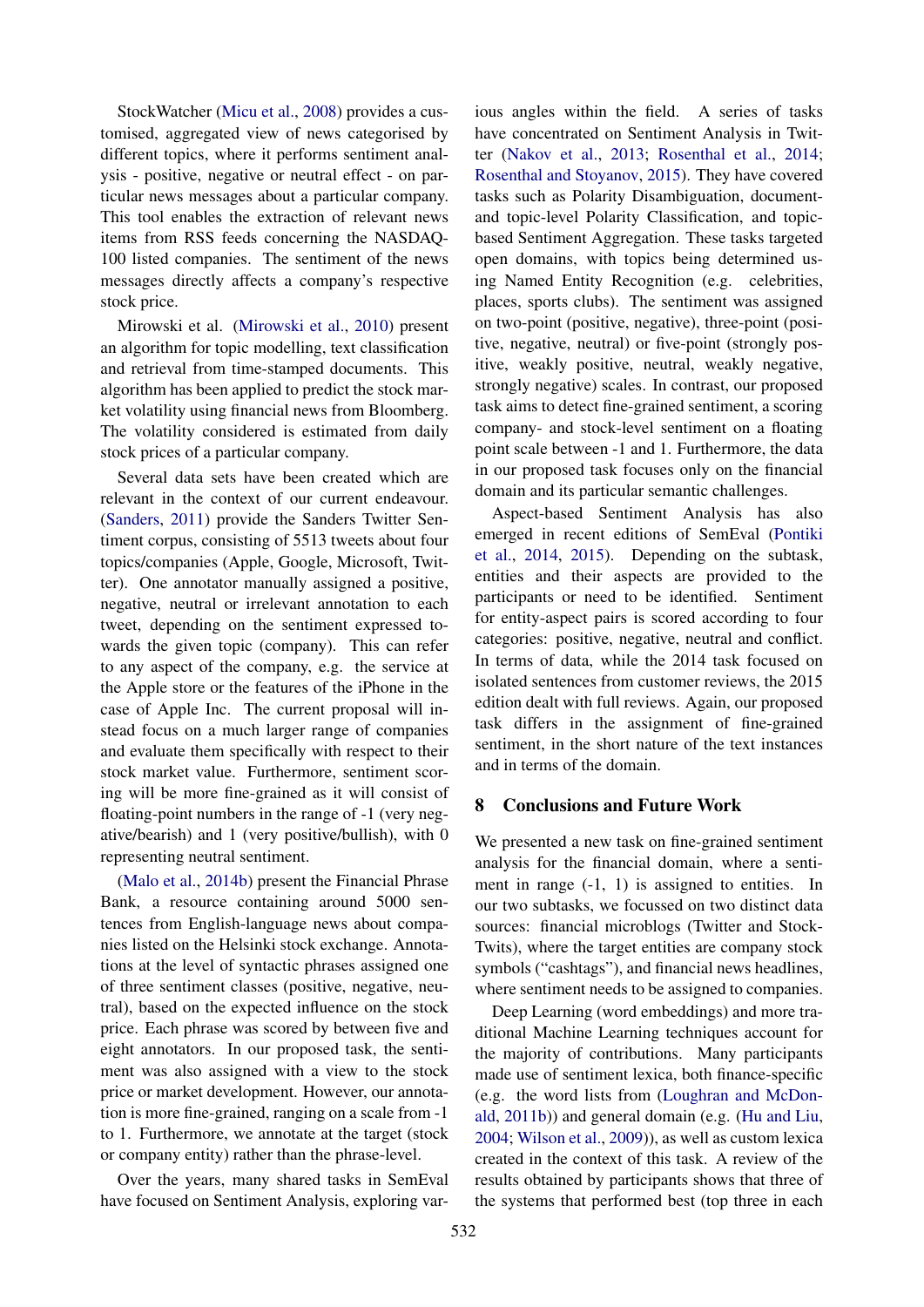track) adopted a Hybrid (Deep Learning, Lexicon) technique, while the other three used a Machine Learning-based approach.

For a future edition of this task, we will focus on enhancing the evaluation metric in the light of the discussion in Section 6. It would be interesting to add subtasks with different sources, perhaps broadening the scope to include longer texts, such as full news articles from financial newspapers, or Facebook posts.

### Acknowledgements

Horizon 2020 ICT Program Project SSIX: Social Sentiment analysis financial IndeXes, has received funding from the European Union's Horizon 2020 Research and Innovation Program ICT 2014 - Information and Communications Technologies under grant agreement No. 645425.

#### References

- Johan Bollen, et al. 2011. Twitter mood predicts the stock market. *Journal of Computational Science*  $2(1):1-8.$
- Tobias Cabanski, et al. 2017. Hhu at semeval-2017 task 5: Fine-grained sentiment analysis on financial data using machine learning methods. In *Proceedings of the 11th International Workshop on Semantic Evaluation (SemEval-2017)*. Association for Computational Linguistics, Vancouver, Canada. http://alt.qcri.org/semeval2017/.
- Chung-Chi Chen, et al. 2017. Nlg301 at semeval-<br>2017 task 5: Fine-grained sentiment analysis Fine-grained sentiment analysis on financial microblogs and news. In *Proceedings of the 11th International Workshop on Semantic Evaluation (SemEval-2017)*. Association for Computational Linguistics, Vancouver, Canada. http://alt.qcri.org/semeval2017/.
- Brian Davis, et al. 2016. Social sentiment indices powered by x-scores. In *2nd International Conference on Big Data, Small Data, Linked Data and Open Data, ALLDATA 2016*.
- Marjan Van de Kauter, et al. 2015. Fine-grained analysis of explicit and implicit sentiment in financial news articles. *Expert Systems with Applications* 42:4999– 5010.
- Angel Deborah, et al. 2017. Ssn\_mlrg1 at semeval-2017 task 5: Fine-grained sentiment analysis using multiple kernel gaussian process regression model. In *Proceedings of the 11th International Workshop on Semantic Evaluation (SemEval-2017)*. Association for Computational Linguistics, Vancouver, Canada. http://alt.qcri.org/semeval2017/.
- Eagle Alpha. 2016. Sentiment analysis in the financial domain. does it work? https://medium.

com/eagle-alpha/sentiment-analysisin-the-financial-domain-does-itwork-36fa974ea3cb#.o793xdr9h. Accessed 23-March-2016.

- Deepanway Ghosal, et al. 2017. Iitp at semeval-2017 task 5: An ensemble of deep learning and feature based models for financial sentiment analysis. In *Proceedings of the 11th International Workshop on Semantic Evaluation (SemEval-2017)*. Association for Computational Linguistics, Vancouver, Canada. http://alt.qcri.org/semeval2017/.
- Aniruddha Ghosh, et al. 2015. Semeval-2015 task 11: Sentiment analysis of figurative language in twitter. In *Proceedings of the 9th International Workshop on Semantic Evaluation (SemEval 2015)*. pages 470– 478.
- Rohitha Goonatilake and Susantha Herath. 2007. The volatility of the stock market and news. *International Research Journal of Finance and Economics* 3(11):53–65.
- Minqing Hu and Bing Liu. 2004. Mining and summarizing customer reviews. In *Proceedings of the tenth ACM SIGKDD international conference on Knowledge discovery and data mining*. ACM, pages 168– 177.
- Clayton J Hutto and Eric Gilbert. 2014. Vader: A parsimonious rule-based model for sentiment analysis of social media text. In *Eighth International AAAI Conference on Weblogs and Social Media*.
- Mengxiao Jiang, et al. 2017. Ecnu at semeval-2017 task 5: An ensemble of regression algorithms with effective features for fine-grained sentiment analysis in financial domain. In *Proceedings of the 11th International Workshop on Semantic Evaluation (SemEval-2017)*. Association for Computational Linguistics, Vancouver, Canada. http://alt.qcri.org/semeval2017/.
- Vineet John and Olga Vechtomova. 2017. Uw-finsent at semeval-2017 task 5: Fine-grained sentiment analysis on financial microblogs and news. In *Proceedings of the 11th International Workshop on Semantic Evaluation (SemEval-2017)*. Association for Computational Linguistics, Vancouver, Canada. http://alt.qcri.org/semeval2017/.
- Sudipta Kar, et al. 2017. Ritual-uh at semeval-2017 task 5: Sentiment analysis on financial data using neural networks. In *Proceedings of the 11th International Workshop on Semantic Evaluation (SemEval-2017)*. Association for Computational Linguistics, Vancouver, Canada. http://alt.qcri.org/semeval2017/.
- Svetlana Kiritchenko, et al. 2014. Sentiment analysis of short informal texts. *Journal of Artificial Intelligence Research* 50:723–762.
- Abhishek Kumar, et al. 2017. Iitpb at semeval-2017 task 5: Sentiment prediction in financial text. In *Proceedings of the 11th International Workshop on Semantic Evaluation (SemEval-2017)*. Association for Computational Linguistics, Vancouver, Canada. http://alt.qcri.org/semeval2017/.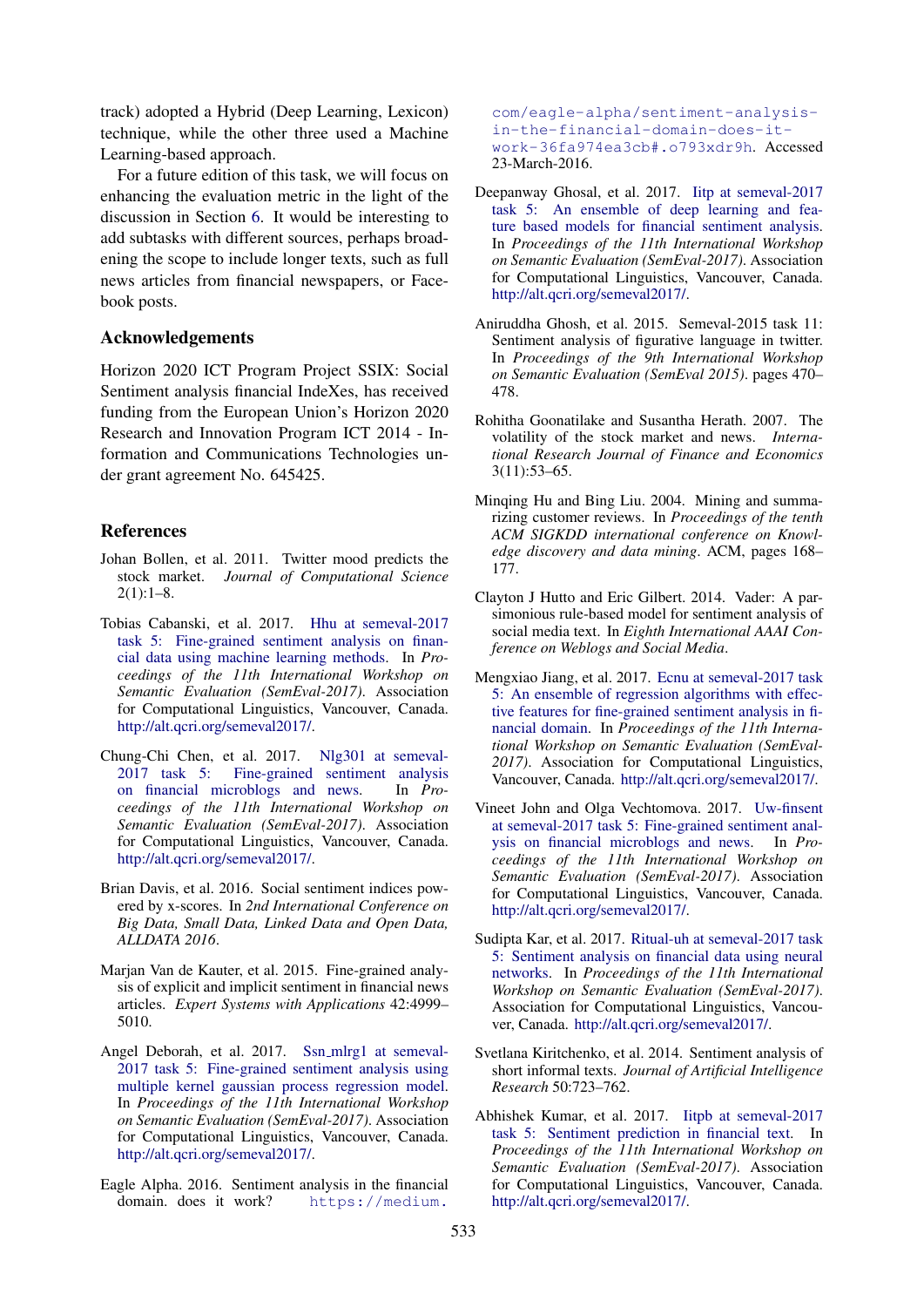- Quanzhi Li. 2017. funsentiment at semeval-2017 task 5: Fine-grained sentiment analysis on financial microblogs using different word embeddings and target contexts. In *Proceedings of the 11th International Workshop on Semantic Evaluation (SemEval-2017)*. Association for Computational Linguistics, Vancouver, Canada. http://alt.qcri.org/semeval2017/.
- Bing Liu. 2012. Sentiment analysis and opinion mining. *Synthesis lectures on human language technologies* 5(1):1–167.
- Tim Loughran and Bill McDonald. 2011a. "when is a liability not a liability? textual analysis, dictionaries, and 10-ks". *The Journal of Finance* 66(1):35–65.
- Tim Loughran and Bill McDonald. 2011b. When is a liability not a liability? textual analysis, dictionaries, and 10-ks. *The Journal of Finance* 66(1):35–65.
- Pekka Malo, et al. 2014a. Good debt or bad debt: Detecting semantic orientations in economic texts. *Journal of the Association for Information Science and Technology* 65(4):782–796.
- Pekka Malo, et al. 2014b. Good debt or bad debt: Detecting semantic orientations in economic texts. *Journal of the Association for Information Science and Technology* 65(4):782–796.
- Youness Mansar, et al. 2017. Fortia-fbk at semeval-2017 task 5:bullish or bearish? inferring sentiment towards brands from financial news headlines. In *Proceedings of the 11th International Workshop on Semantic Evaluation (SemEval-2017)*. Association for Computational Linguistics, Vancouver, Canada. http://alt.qcri.org/semeval2017/.
- Alex Micu, et al. 2008. Financial news analysis using a semantic web approach.
- Piotr Mirowski, et al. 2010. Dynamic auto-encoders for semantic indexing. In *NIPS 2010 Workshop on Deep Learning*.
- Andrew Moore and Paul Rayson. 2017. Lancaster a at semeval-2017 task 5: Evaluation metrics matter: predicting sentiment from financial news headlines. In *Proceedings of the 11th International Workshop on Semantic Evaluation (SemEval-2017)*. Association for Computational Linguistics, Vancouver, Canada. http://alt.qcri.org/semeval2017/.
- Preslav Nakov, et al. 2013. Semeval-2013 task 2: Sentiment analysis in twitter .
- Zarmeen Nasim. 2017. Iba-sys at semeval-2017 task 5: Fine-grained sentiment analysis on financial microblogs and news. In *Proceedings of the 11th International Workshop on Semantic Evaluation (SemEval-2017)*. Association for Computational Linguistics, Vancouver, Canada. http://alt.qcri.org/semeval2017/.
- Christina Niklaus, et al. 2016. A sentence simplification system for improving relation extraction. In *26th International Conference on Computational Linguistics*.
- Lidia Pivovarova, et al. 2017. Hcs at semeval-2017 task 5: Polarity detection in business news using convolutional neural networks. In *Proceedings of the 11th International Workshop on Semantic Evaluation (SemEval-2017)*. Association for Computational Linguistics, Vancouver, Canada. http://alt.qcri.org/semeval2017/.
- Lidia Pivovarova, et al. 2013. Event representation across genres. In *NAACL HLT*. volume 2013, page 29.
- Maria Pontiki, et al. 2015. Semeval-2015 task 12: Aspect based sentiment analysis. In *Proceedings of the 9th International Workshop on Semantic Evaluation (SemEval 2015), Association for Computational Linguistics, Denver, Colorado*. pages 486–495.
- Maria Pontiki, et al. 2014. Semeval-2014 task 4: Aspect based sentiment analysis. In *Proceedings of the 8th international workshop on semantic evaluation (SemEval 2014)*. pages 27–35.
- Sara Rosenthal, et al. 2014. Semeval-2014 task 9: Sentiment analysis in twitter. In *Proceedings of the 8th International Workshop on Semantic Evaluation (SemEval 2014)*. pages 73–80.
- Sara Rosenthal and Veselin Stoyanov. 2015. Semeval-2015 task 10: Sentiment analysis in twitter. *Proceedings of SemEval-2015* .
- Leon Rotim, et al. 2017. Takelab at semeval-2017 task 5: Linear aggregation of word embeddings for fine-grained sentiment analysis of financial news. In *Proceedings of the 11th International Workshop on Semantic Evaluation (SemEval-2017)*. Association for Computational Linguistics, Vancouver, Canada. http://alt.qcri.org/semeval2017/.
- Pedro Saleiro, et al. 2017. Feup at semeval-2017 task 5: Predicting sentiment polarity and intensity with financial word embeddings. In *Proceedings of the 11th International Workshop on Semantic Evaluation (SemEval-2017)*. Association for Computational Linguistics, Vancouver, Canada. http://alt.qcri.org/semeval2017/.
- Juan Efson Sales, et al. 2016. A compositionaldistributional semantic model for searching complex entity categories. In *5th Joint Conference on Lexical and Computational Semantics (\*SEM)*.
- Niek J. Sanders. 2011. Sanders-twitter sentiment corpus. http://www.sananalytics.com/lab/ twitter-sentiment. Accessed 30-March-2016.
- Kim Schouten, et al. 2017. Commit at semeval-2017 task 5: Ontology-based method for sentiment analysis of financial headlines. In *Proceedings of the 11th International Workshop on Semantic Evaluation (SemEval-2017)*. Association for Computational Linguistics, Vancouver, Canada. http://alt.qcri.org/semeval2017/.
- Thomas Schuster. 2003. Meta-communication and market dynamics. reflexive interactions of financial markets and the mass media .